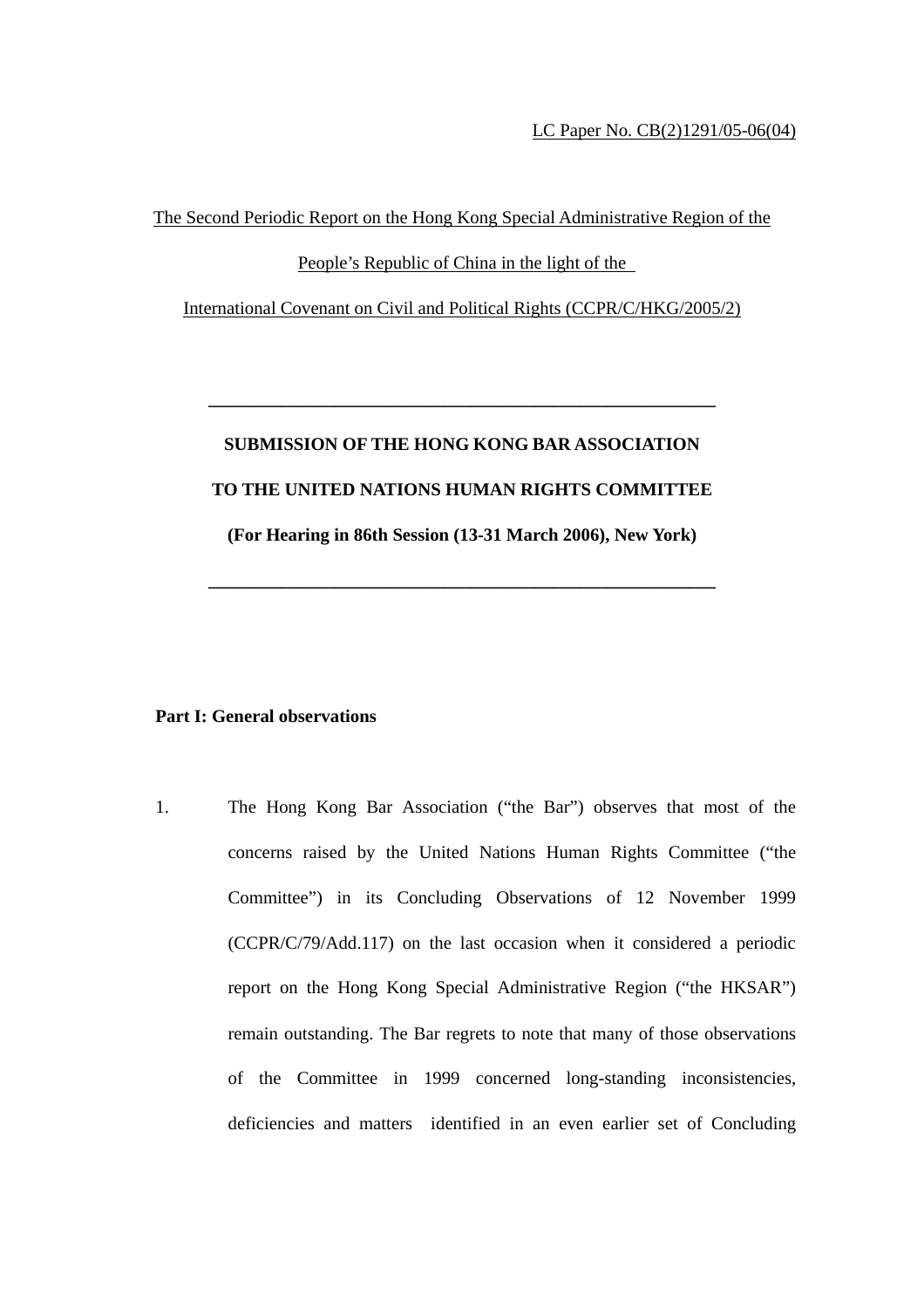Observations of the Committee (A/51/40, paras 66-72; A/52/40, paras 84-85).

### **Part II: Constitutional and legal framework for implementation of ICCPR and conformity of laws with it (ICCPR Art 2)**

- 2. The Bar observes that serious concerns remain about the maintenance of the Rule of Law and the Independence of the Judiciary some 8 years after the establishment of the HKSAR as a Special Administrative Region of the People's Republic of China ('PRC') in 1997. These concerns arise in connection with powers reserved to the Central Authorities under the Basic Law.
- 3. The Standing Committee of the National People's Congress (NPCSC) exercised its power of interpretation of the Basic Law on 3 occasions between 1999 and 2005.
- 4. The first occasion, which the Committee considered in November 1999, involved the Chief Executive of the HKSAR seeking an interpretation of provisions of the Basic Law which the Hong Kong Court of Final Appeal had interpreted in a judgment adverse to the interests of the HKSAR Government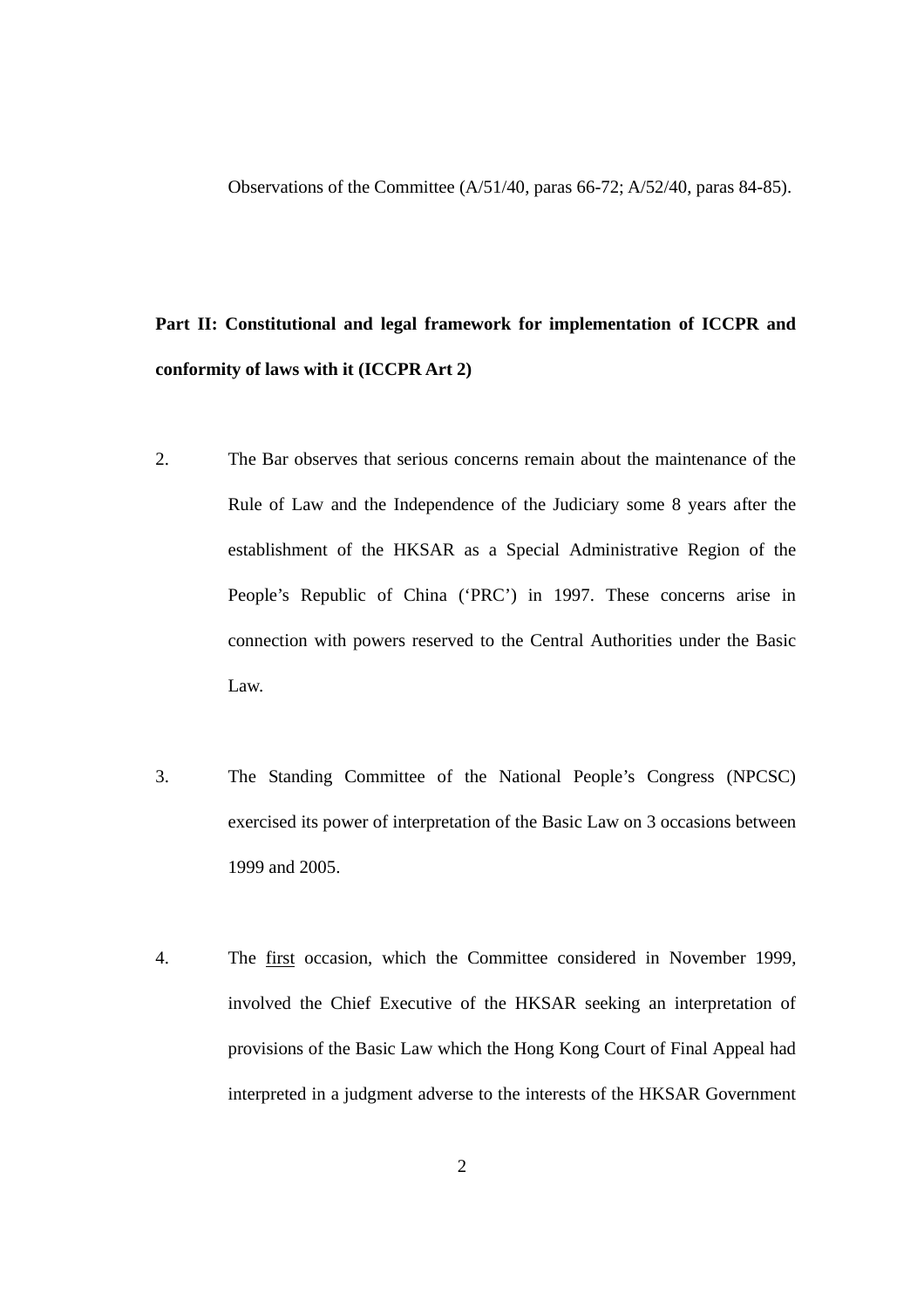in respect of claims of children born in Mainland China of HKSAR permanent resident parents so that the judgment's effect would be nullified.

- 5. The second occasion, which took place in April 2004, involved the NPCSC initiating and executing a process to interpret provisions of the Basic Law concerning the development of the political system of the HKSAR so that the NPCSC could make a decision precluding the Chief Executive of the HKSAR and the Legislative Council of the HKSAR from being elected by universal suffrage in 2007 and 2008 respectively and to specify limited extent in which the political system of the HKSAR may be developed in those years.
- 6. The third occasion, which took place in May 2005, involved the Acting Chief Executive of the HKSAR submitting a request to the Central People's Government of the People's Republic of China (CPG) for interpretation of a provision of the Basic Law concerning the term of office of the Chief Executive of the HKSAR, to impose an interpretation of the Basic Law that was the diametric opposite of the position adopted by the HKSAR Government months ago before the Legislative Council. This interpretation took place notwithstanding the fact that there were pending legal proceedings before the Court of First Instance that would have dealt with the same issue.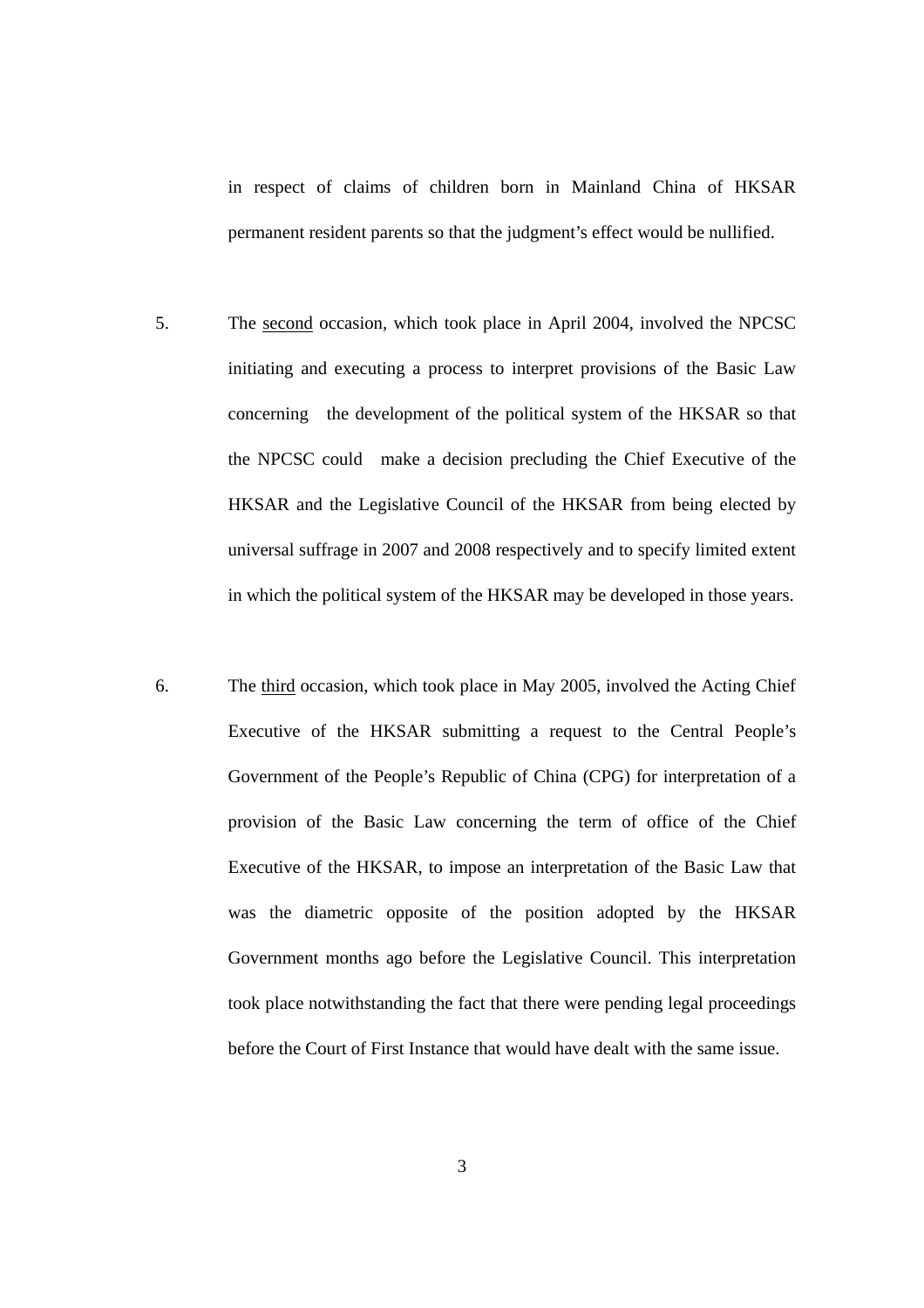- 7. These 3 occasions demonstrate the reality that a NPCSC interpretation may be sought and given in the absence of a court case, in the middle of a court case, and subsequent to the final adjudication of a court case, and with or without a request from the Chief Executive of the HKSAR.
- 8. The Bar observes that NPCSC interpretations have become a flexible instrument of rule used by the Central Authorities of the People's Republic of China to impose their will upon the legal order of the HKSAR, notwithstanding the language of the provisions of the Basic Law and the interpretation of its provisions by the courts of the HKSAR using established canons of construction. The statement of the HKSAR Government that the Chief Executive of the HKSAR would request a NPCSC interpretation only in highly exceptional circumstances is of little comfort since the NPCSC interpretation in April 2004 clearly demonstrated the readiness and willingness of the Central Authorities to act on matters relating to Hong Kong's autonomy without prompting from the Chief Executive. The circumstances in which the 3 NPCSC interpretations were made illustrate that the integrity of the established legal system of the HKSAR is subject to an uncertain and dominant source of law in respect of which the residents of the HKSAR have little say in shaping its content.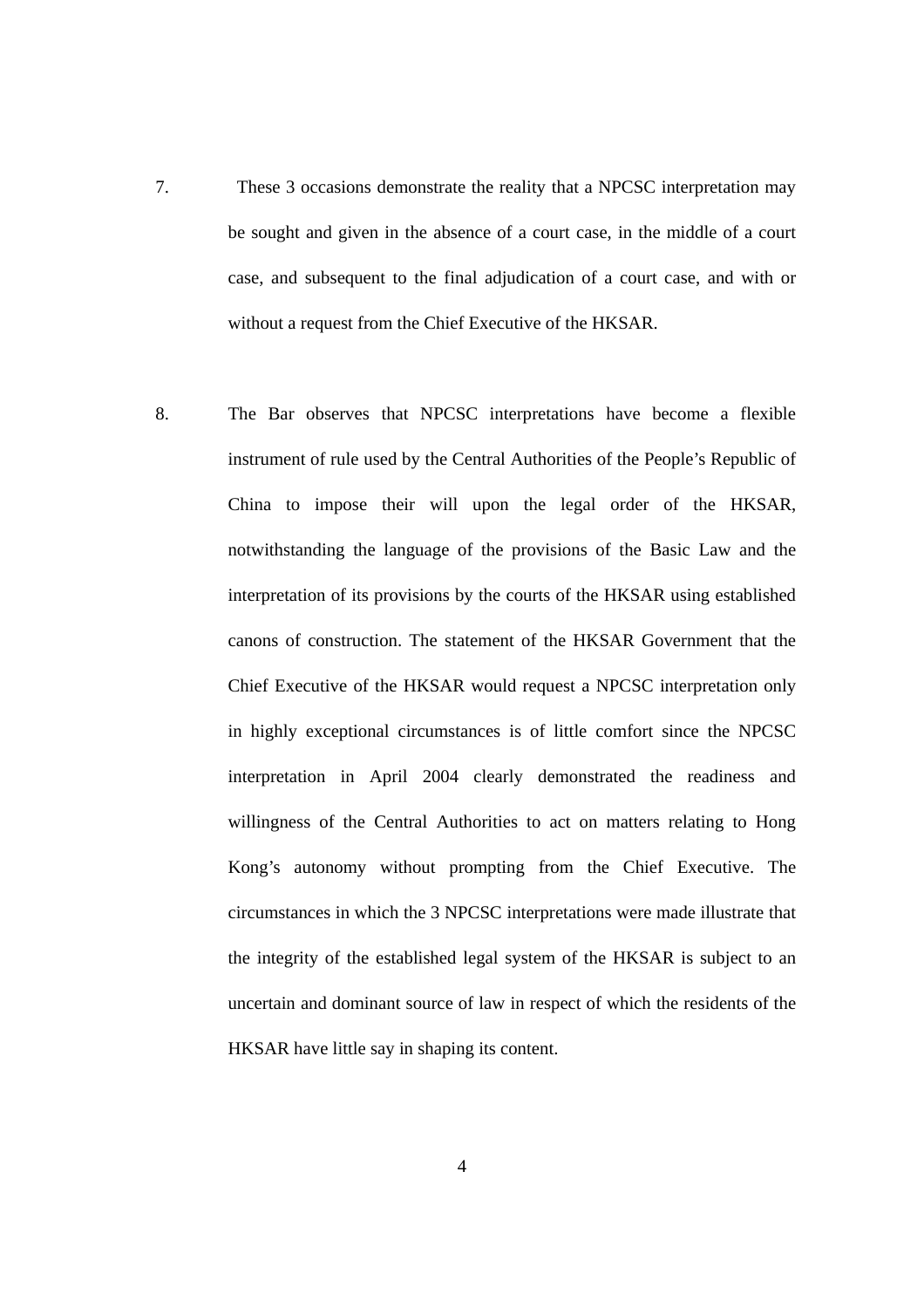- 9. The Bar urges the Committee to express to both the CPG and the HKSAR Government its most serious concern about:
	- (a) the state of the Rule of Law in Hong Kong;
	- (b) the commitment of both Governments to honour the guarantee in the Basic Law of a separate legal system for the HKSAR;
	- (c) the commitment of both Governments to maintain the independence of the judiciary and power of final adjudication; and
	- (d) the commitment of both Governments towards effective protection of human rights through the courts of the HKSAR.

The Committee should secure, though dialogue with the CPG, an assurance that there shall be no further NPCSC interpretation except by way of judicial reference under Art 158(3) of the Basic Law.

10. The Bar urges the Committee to reiterate to the HKSAR Government that the ICCPR prescribes only minimum standards, bearing in mind that while Art 39 of the Basic Law seeks to secure the continued application of the articles of the ICCPR as applied to Hong Kong, other articles of Chapter 3 of the Basic Law seeks to secure not only fundamental rights that overlap with the ICCPR rights but also a potentially broader extent of protection of those rights and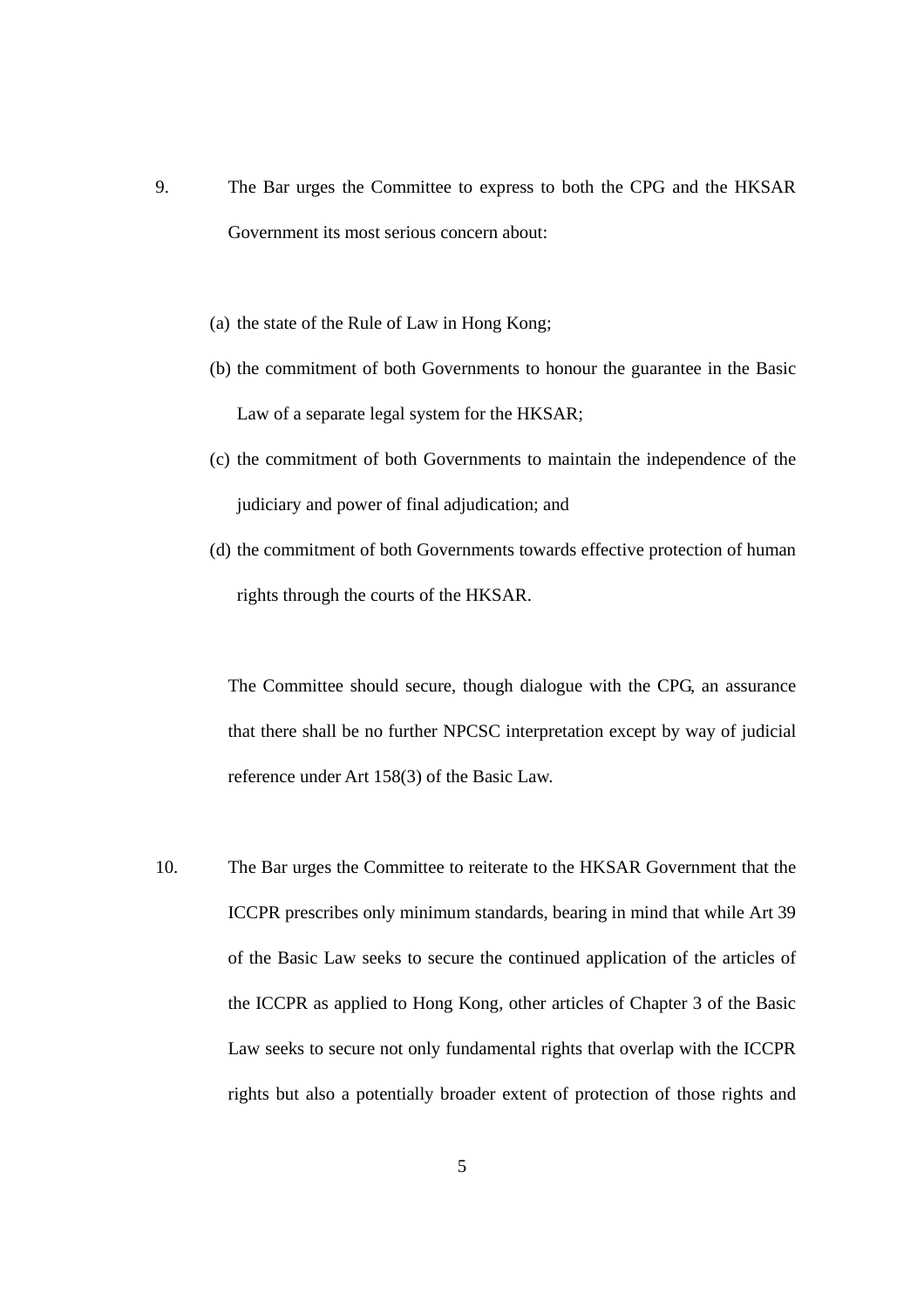other more specific rights.

11. Among the rights guaranteed in one of the articles in Chapter 3 of the Basic Law is the right to confidential legal advice, access to the courts, choice of lawyers for timely protection of their lawful rights and interests or for representation in the courts. The Court of Appeal indicated in 2005 that:

> *"lawyers are an integral part of the administration of justice. The rule of law depends to a very large extent on the presence of competent and independent-minded lawyers. …… The entitlement to legal representation if a person so wishes is a basic and fundamental part of the concept of a fair trial."*

- 12. Recent court cases give rise to concern that the HKSAR Government may not have respected the rights to confidential legal advice and legal representation on occasions. These concerns have arisen in the context of cases concerning law-enforcement bodies using investigative methods that arguably impinged on legal professional privilege.
- 13. In March 2002, a practising barrister was arrested by the police. They searched his chambers and seized documents in pursuance of an allegation that the barrister failed to make a disclosure to the police of a suspicion that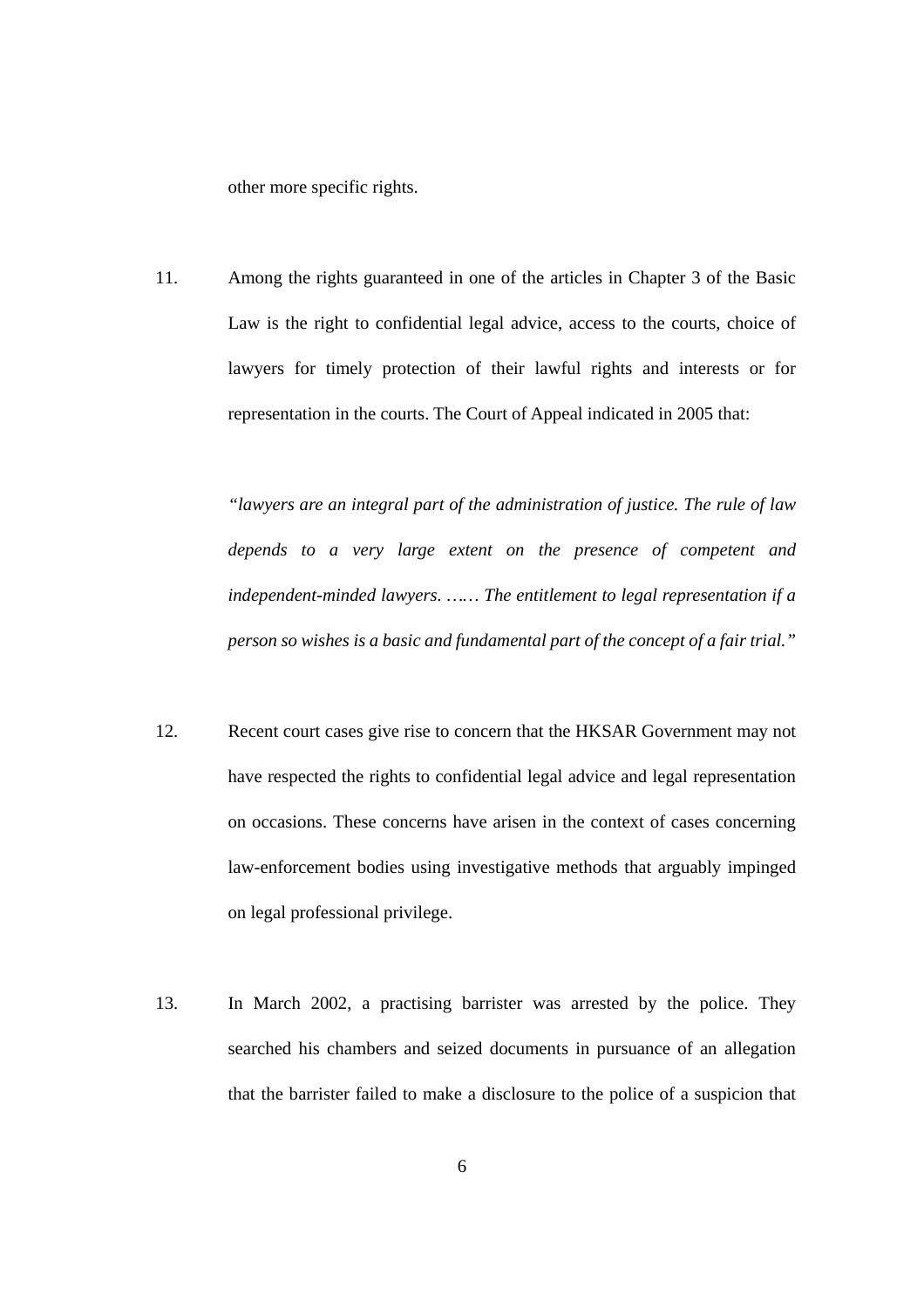property which was held by his client and said to represent the proceeds of a criminal offence was to be sold. The barrister obtained declarations that his arrest was unlawful and that the relevant statutory provision was subject to the common law rule of legal professional privilege. The Court of First Instance found that the police had no grounds for reasonable suspicion against the barrister but made the arrest of the barrister "to see if, in questioning him and searching his chambers, they could find grounds for a reasonable suspicion".

- 14. In June 2005, the prosecution admitted in a criminal prosecution that investigators of the Independent Commission Against Corruption had arranged for the covert recording by an undercover agent of the entirety of a meeting between a defendant and his lawyer, in reasonable anticipation that legal advice would be given during that meeting.
- 15. The Bar urges the Committee to express its concern that the law enforcement agencies in Hong Kong should fully respect the fundamental rights to confidential legal advice and to legal representation.
- 16. The Bar urges the Committee to continue to express its concern that the HKSAR Government had not to date even proposed to establish a statutory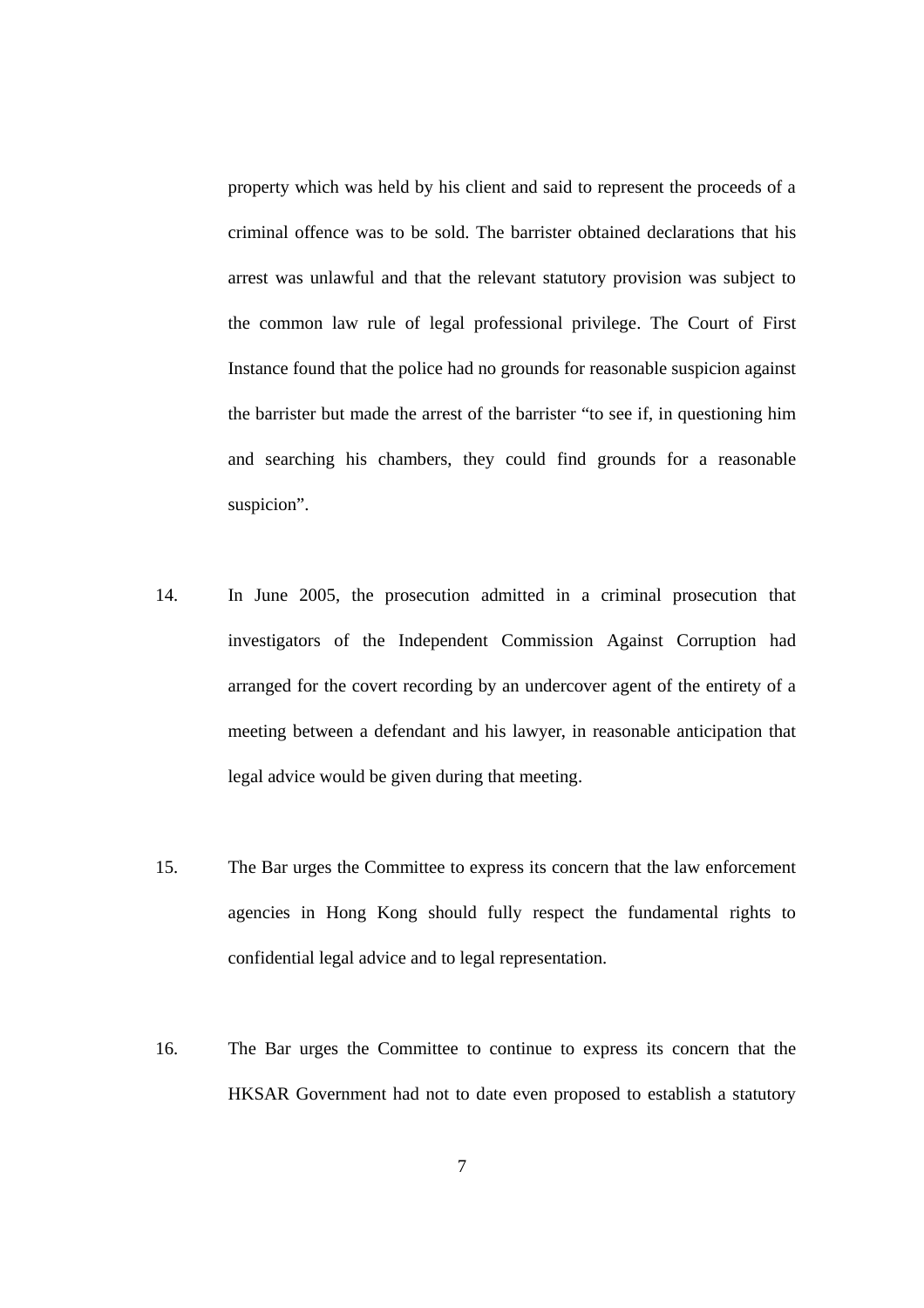human rights commission with investigatory powers. The Bar also urges the Committee to continue to express its concern that the Equal Opportunities Commission, which implements anti-discrimination legislation on sex, disability and family status, must be allowed to operate and develop its management arrangements autonomously without undue interference from the HKSAR Government.

- 17. The Bar urges the Committee to maintain its concern that there is no general legislation in the HKSAR providing effective protection against violations of the rights enshrined under the ICCPR as applied to the HKSAR by non-government actors.
- 18. The Bar urges the Committee to express its concern that the reasons put forward by the HKSAR Government for rejecting the proposal of the Legal Aid Services Council for establishing an independent legal aid authority, namely the costs of disestablishment of the Legal Aid Department and public finance policy were unconvincing, bearing in mind that part of the costs of legal aid services in Hong Kong were recovered from the parties held liable to pay costs to the aided persons and that the Legal Aid Ordinance (Cap 91) mandated the provision of publicly funded legal aid services to those meeting eligibility criteria regardless of the nature of the service providing authority.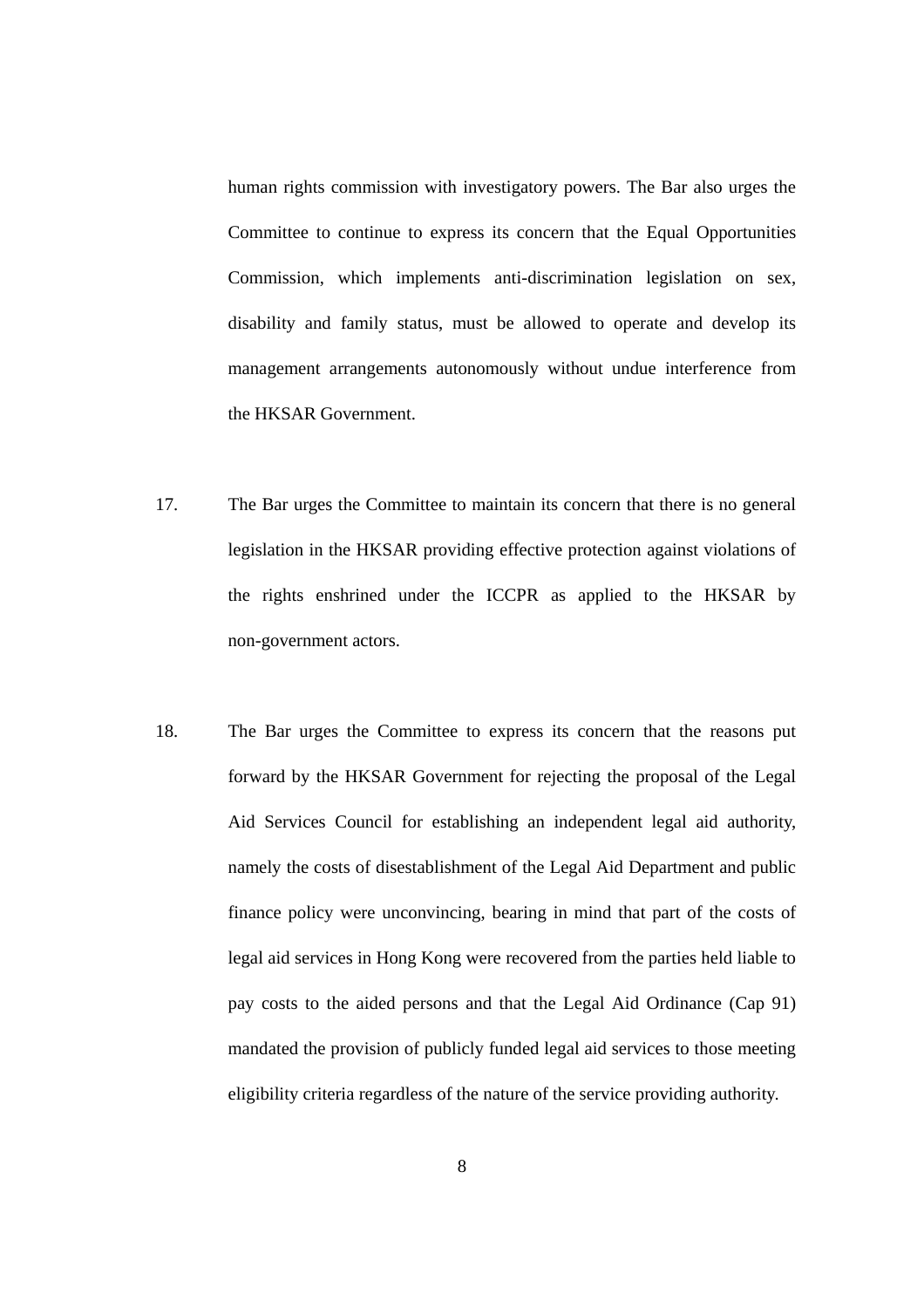- 19. The withdrawal of the National Security (Legislative Provisions) Bill in 2003 means that legislation to give effect to Art 23 of the Basic Law remains to be enacted later. In the meantime, the ancient offences of treason and sedition enacted under a different constitutional order remain under the Crimes Ordinance (Cap 200).. The Bar urges the Committee to maintain its concern that some of the existing offences endanger fundamental rights enshrined under the ICCPR as applied to Hong Kong and that legislation to be enacted under Art 23 must comply with not only the ICCPR but also the rights guaranteed under Chapter 3 of the Basic Law.
- 20. The Bar urges the Committee to maintain its concern that no legislation in detailed terms is in place to cover emergencies and that Art 18 of the Basic Law on that subject remains in apparent conflict with Art 4 of the ICCPR.
- 21. In June 2004, the police arrested three persons maintaining surveillance outside a block of flats in Hong Kong. Two of the three persons subsequently claimed to be public security personnel from the Mainland.. They were found in possession of handcuffs.. The HKSAR Government expressed concern and said that not even one single incident of cross-border law enforcement action would be tolerated. The arrested persons were, however, subsequently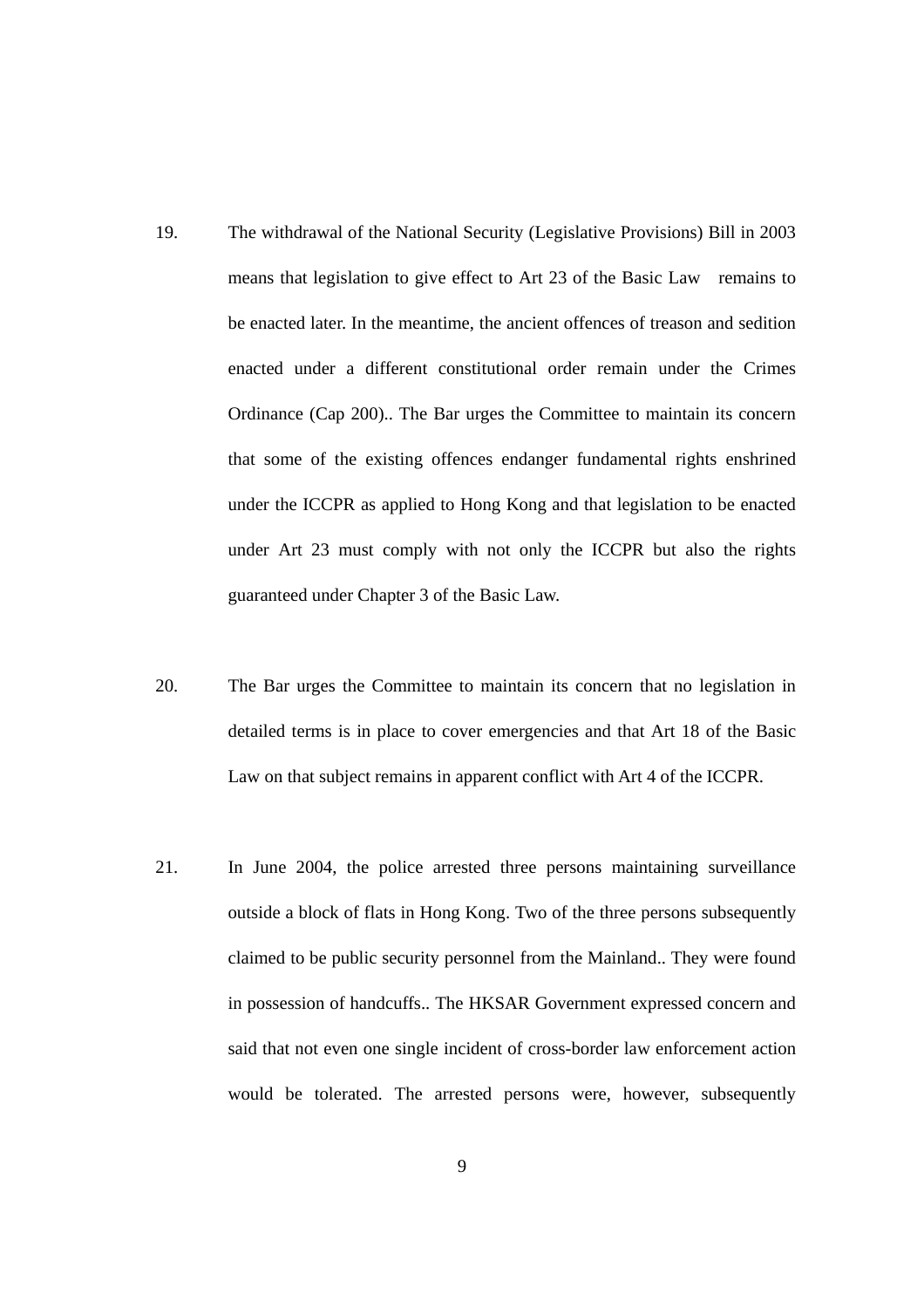released. The Bar urges the Committee to express its concern to the CPG and the HKSAR Government that public security and national security personnel from Mainland should not operate clandestinely in Hong Kong and if any such personnel been found to have acted contrary to the laws of the HKSAR, he or she should be subject to a properly conducted criminal investigation and prosecution.

**Part III: Principles of gender equality and non-discrimination; freedom from torture and cruel, inhuman or degrading treatment, right to be free of arbitrary arrest and detention; security of the person and protection from arbitrary arrest; treatment of prisoners and other detainees (ICCPR Arts 3, 7, 9, 10 and 26)** 

- 22. Hong Kong residents detained in Mainland China are not accorded consular protection because they are nationals of the PRC. The CPG maintained that HKSAR officials based in Mainland may not visit Hong Kong residents under detention because the HKSAR representatives were said to be not of comparable status as representatives of foreign embassies/consulates. The Bar urges the Committee to express its concern over the humane treatment of Hong Kong residents under detention in Mainland China.
- 23. There is concern about the living conditions of asylum seekers in Hong Kong.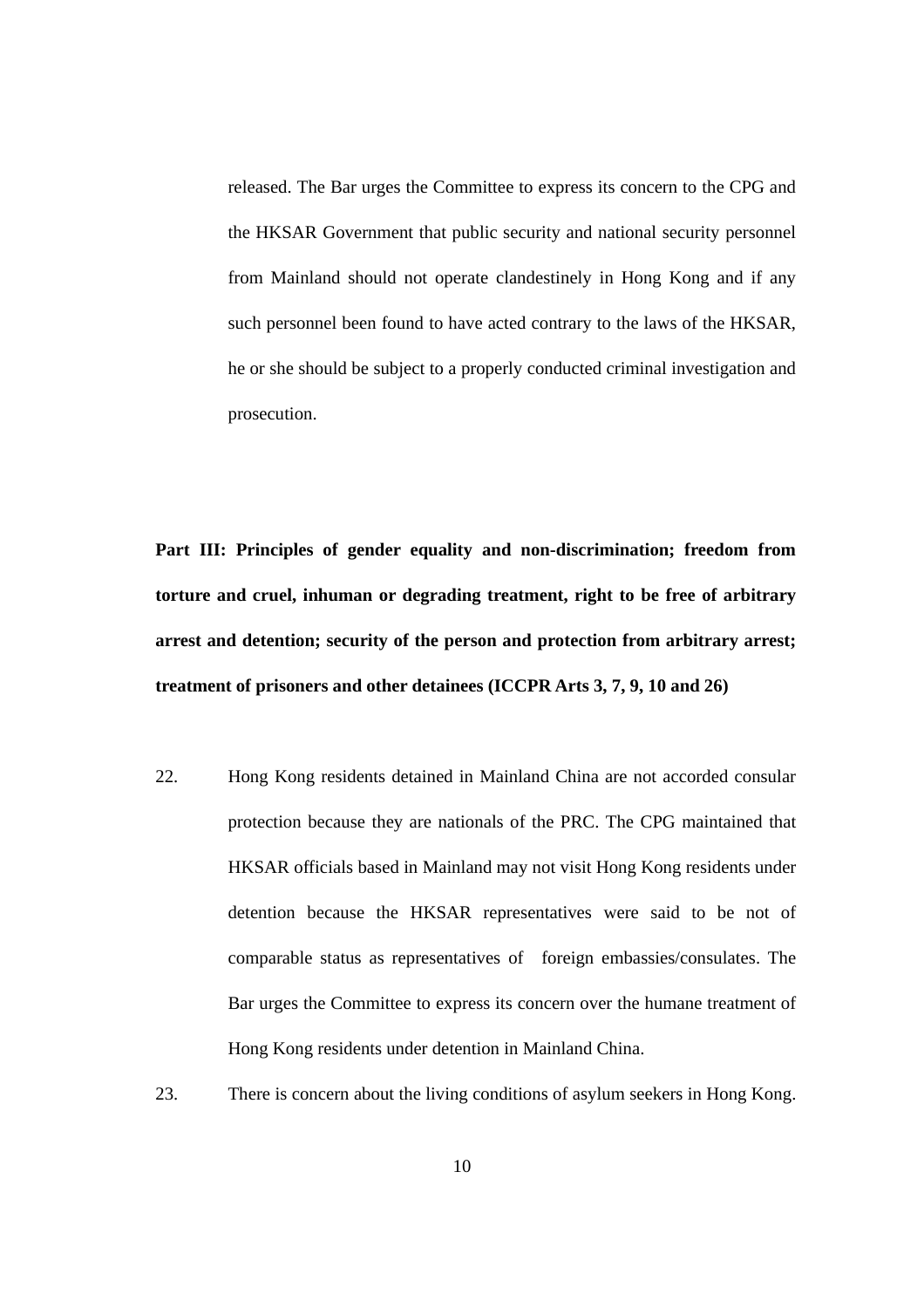The UN Convention relating to the Status of Refugees does not apply to Hong Kong and there is no legislation governing the reception of asylum seekers. The UNHCR will investigate refugee claims and the Immigration Department will investigate claims against *refoulement* from persons who claim protection under Article 3 UN Convention against Torture. Asylum seekers are not permitted to work and the process of examination of claims takes many months, even years.

- 24. As a result, asylum seekers who do not qualify for UNHCR support are totally dependent on charities and the HKSAR Government refuses to provide any financial support to them. There are strong suggestions that these sources of assistance are inadequate to deal with long-term stays and that asylum seekers have been obliged to sleep in the streets, scavenge for food, gone hungry and have not been able to have access to free medical treatment. Some of these asylum seekers have been accompanied by young children and, although an effort has been made to accommodate families, no financial support is provided for them.
- 25. The Bar urges the Committee to express its concern that the policies of HKSAR Government may have the tendency to expose this small class of persons to the risk of degrading treatment within the meaning of Article 7.
- 26. Although the Police Force Ordinance (Cap 232) provides that suspects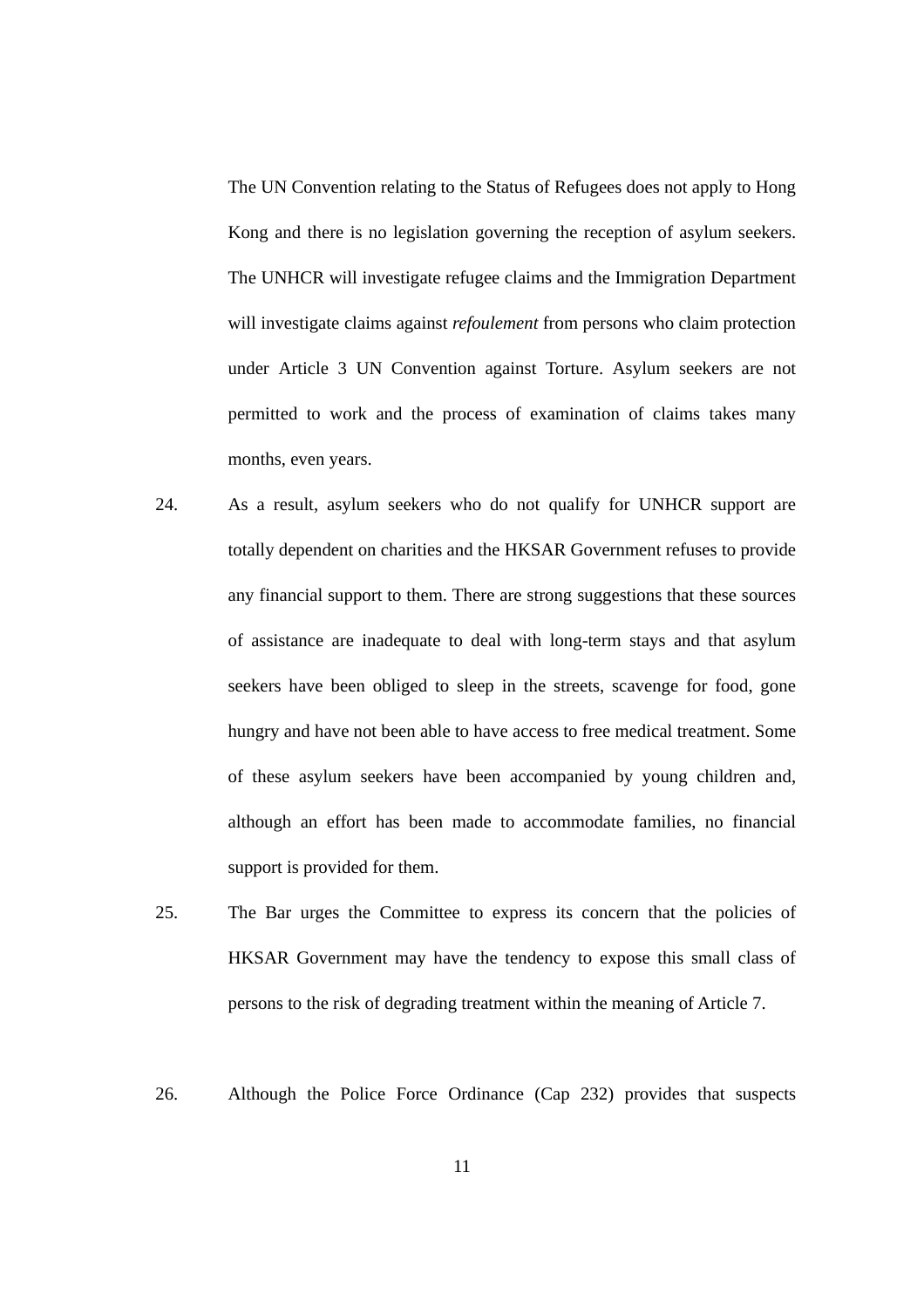brought to a police station may only be detained for 48 hours pending investigation and must be either brought to court or released on bail, suspects are from time to time remanded by the court to police custody for a few days and in some cases for a few weeks.

- 27. The Bar notes that the conditions of detention in the police cells are not conducive to long periods of detention. In particular, no police station in Hong Kong provides hot water showering facilities. The general hygienic condition of the police cells is also unsatisfactory. Rules regarding the maintenance of the police cells are outdated. Some have even infringed fundamental human rights. The Bar urges the Committee to question the HKSAR Government on this matter and to express its concern that such conditions to be improved so that detainees in police custody are treated humanely.
- 28. The mandatory sentence for the offence of murder committed by an adult in Hong Kong is life imprisonment. Unlike juveniles convicted of murder and sentenced to life imprisonment, adults convicted of other offences and sentenced to life imprisonment, adults convicted of murder are not entitled to a determination of a minimum term whch they must serve in order to mark a period of punishment and retribution for their offences. The Bar urges the Committee to question the HKSAR Government for the rationale of this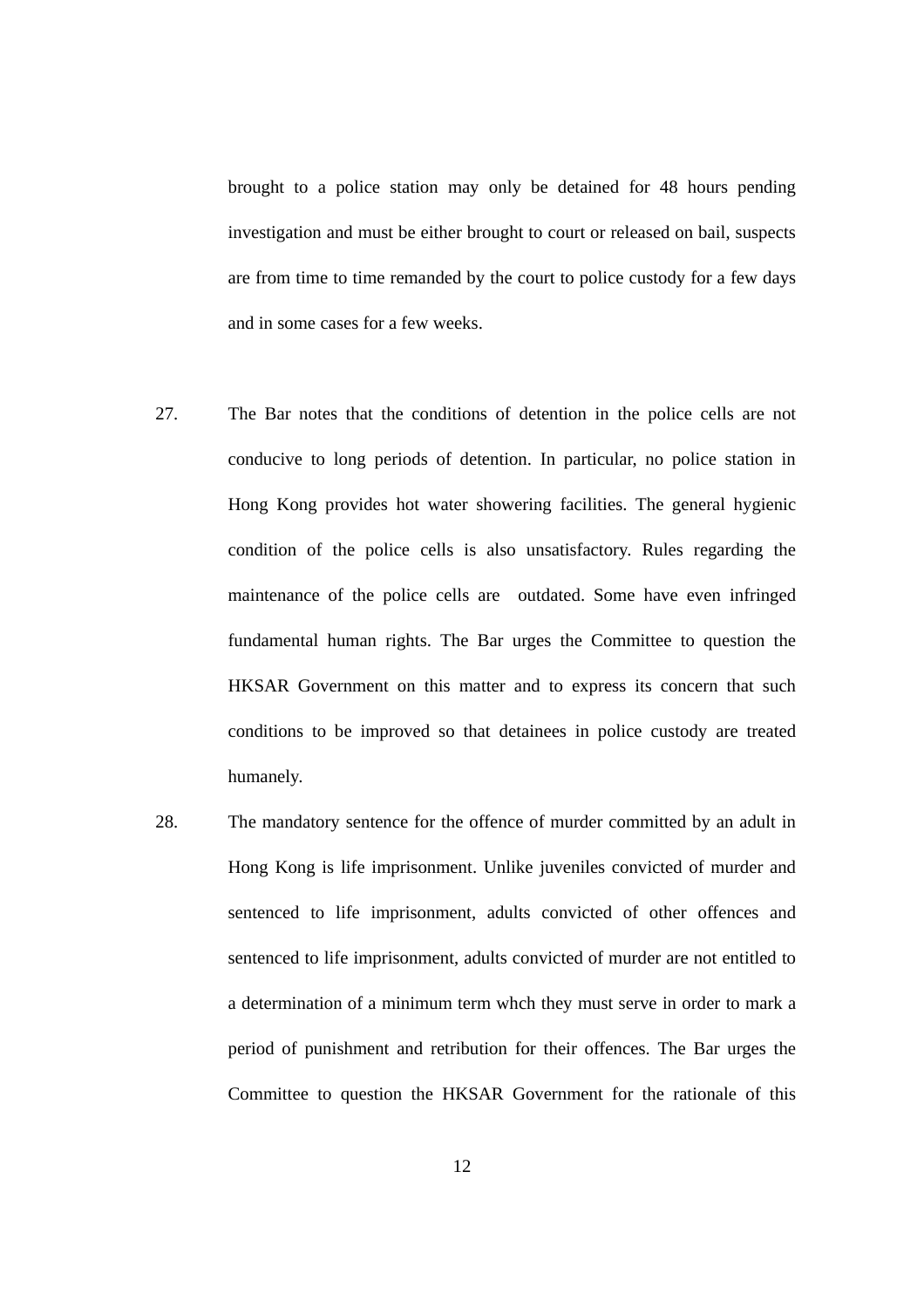distinction in treatment of prisoners sentenced to life imprisonment and to express its concern as to lack of humanity of such treatment.

- 29. The Bar notes that the Prison Rules (Cap 234 sub leg) permit the prison management to remove a prisoner from association with other prisoners for the purpose of maintaining order and discipline in the prison or protecting the interest of the prisoner. Such removal is for an initial period of 72 hours but can be extended to renewable periods of 1 month. The Bar urges the Committee to question the HKSAR Government on the use of such a severe power and the conditions of detention of persons subject to removal from association; and to express its concern that such a power must not be used as a punitive alternative to prison disciplinary sanctions or repeatedly to amount to inhumane conditions of detention.
- 30. The Bar notes the press reports that quoted community groups that there was 1 case of spouse or child abuse every 2 hours in Hong Kong and that police officers often recommended the women complaining of abuse not prosecute their husbands in the interests of their children and traditional family values. A domestic violence tragedy in April 2004 in which a woman and her two daughters were murdered by her husband ,even though she had reported the violent behaviour of her husband to the police, highlighted inadequacies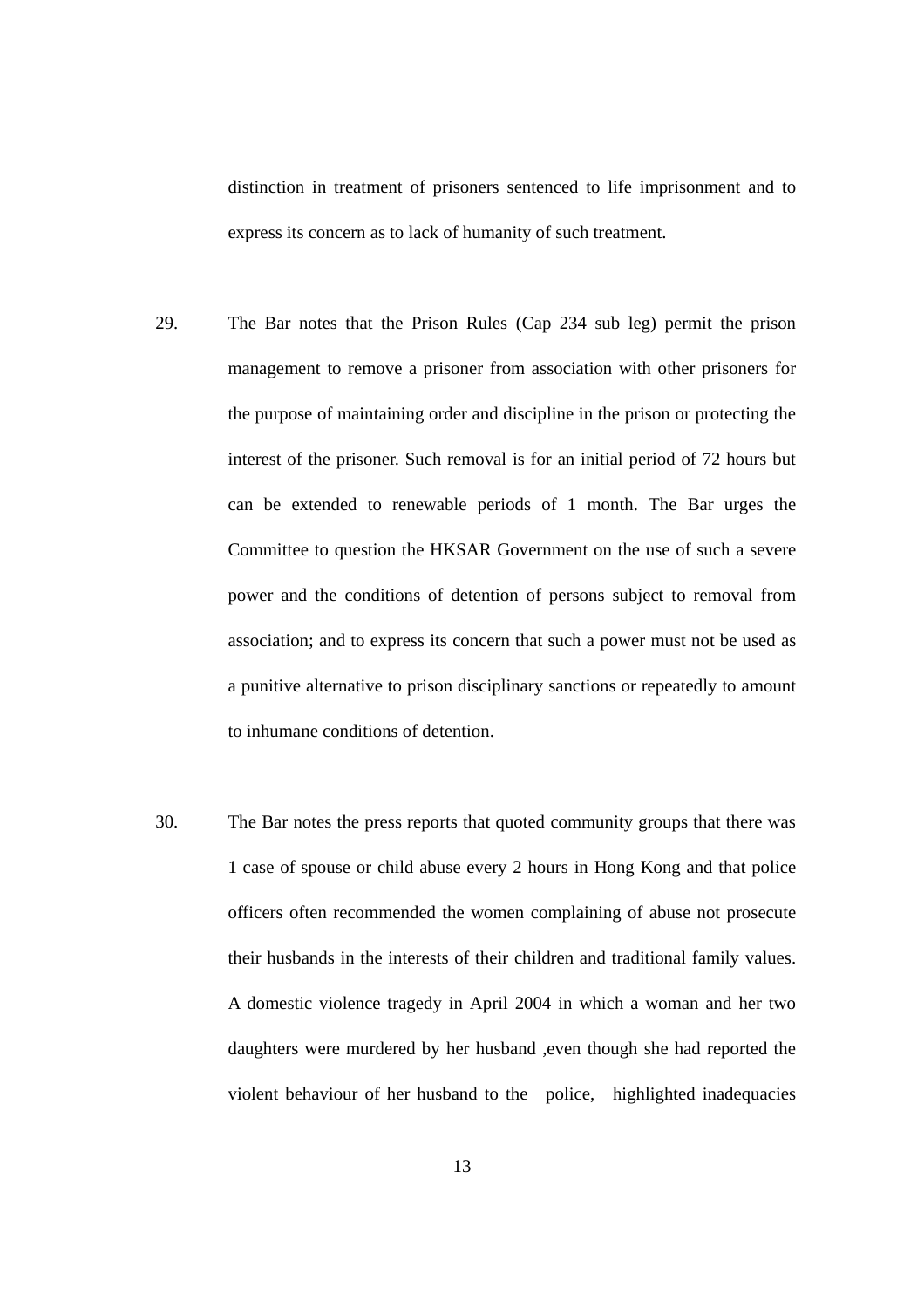not only in the police force, but also of publicly funded social welfare services. The Bar urges the Committee to express its concern that police officers should be properly trained to be sensitive to the difficult circumstances of spouse abuse; and that there should be proper allocation of resources to allow a zero tolerance on domestic violence policy to be effectively and efficiently implemented.

- 31. The Bar notes that the Independent Police Complaints Council remains a body that has no investigatory powers. Draft legislation to put the Council on a statutory basis has not yet been introduced. The Bar urges the Committee to maintain its concerns on this matter.
- 32. The Bar notes that investigation of complaints against the Independent Commission Against Corruption is undertaken by a unit within the Operations Department of the ICAC, even though most complaints are against the conduct of investigators of the Operation Department. The ICAC Complaints Committee is confined to reviewing reports of investigation into complaints. The Bar urges the Committee to express its concern along the lines adopted in respect of the police complaints investigation mechanism in Hong Kong.
- 33. The Bar notes that while there have been strong suggestions that the HKSAR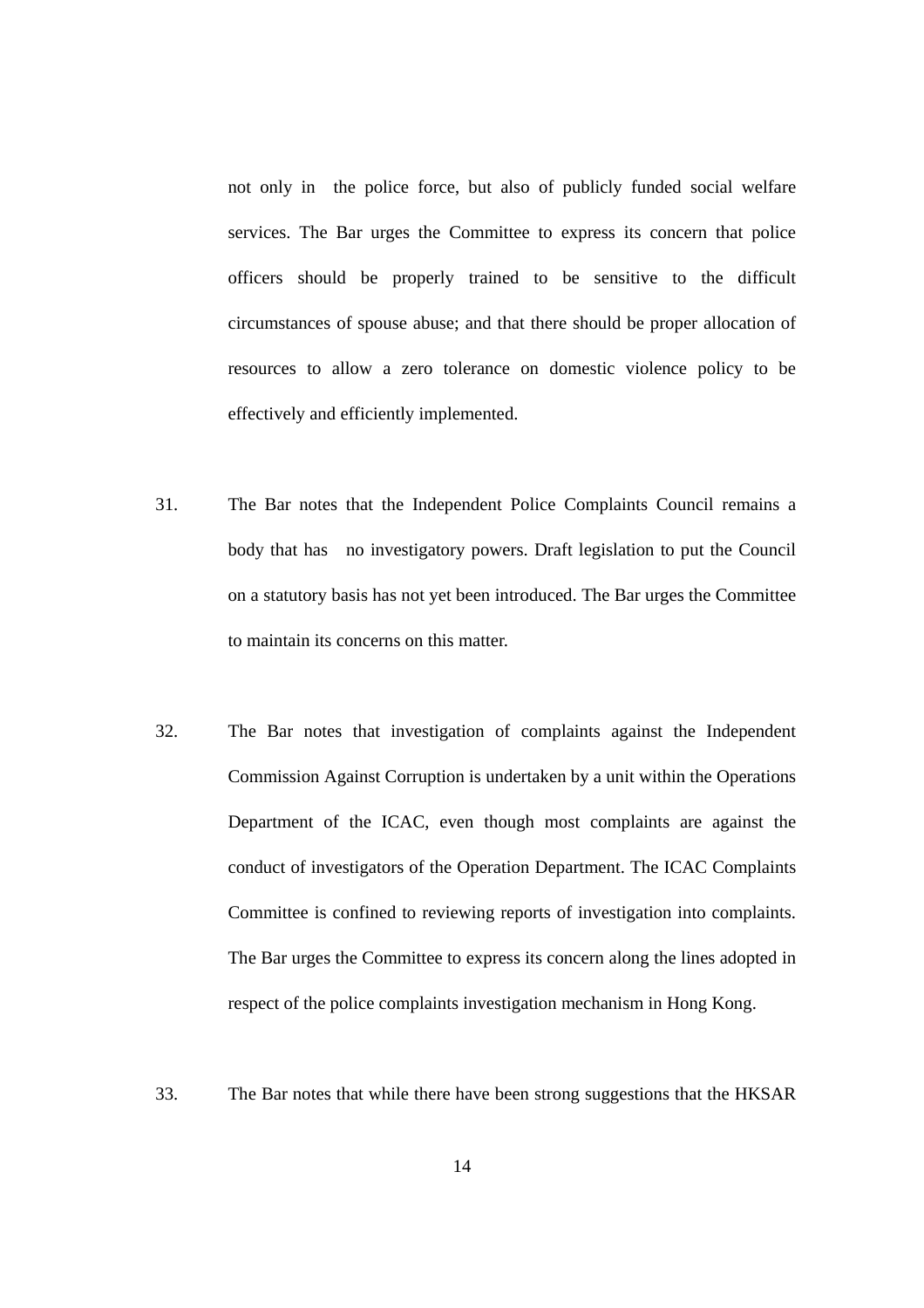Government is to introduce draft legislation in 2006 to outlaw racial discrimination, no such draft legislation has been published. The Bar urges the Committee maintain its concerns on this matter.

- 34. The Bar notes that while there has been recent successful challenges that certain criminal offences of buggery and gross indecency were invalid on the ground of sex discrimination, there are still no legislative remedies for persons who suffer from discrimination on the ground of sexual orientation. The Bar urges the Committee maintain its concerns on this matter.
- 35. The Bar notes that a significant portion of enquiries directed to the Equal Opportunities Commission are related to alleged discrimination on the ground of age, such as problems encountered by middle age job seekers. This matter underlines the need to have a statutory human rights commission to address comprehensively human rights violations by non-government actors in Hong Kong. The Bar urges the Committee to question the HKSAR Government on this matter.

**Part IV: Right to privacy, right to freedom of thought, conscience and religion;**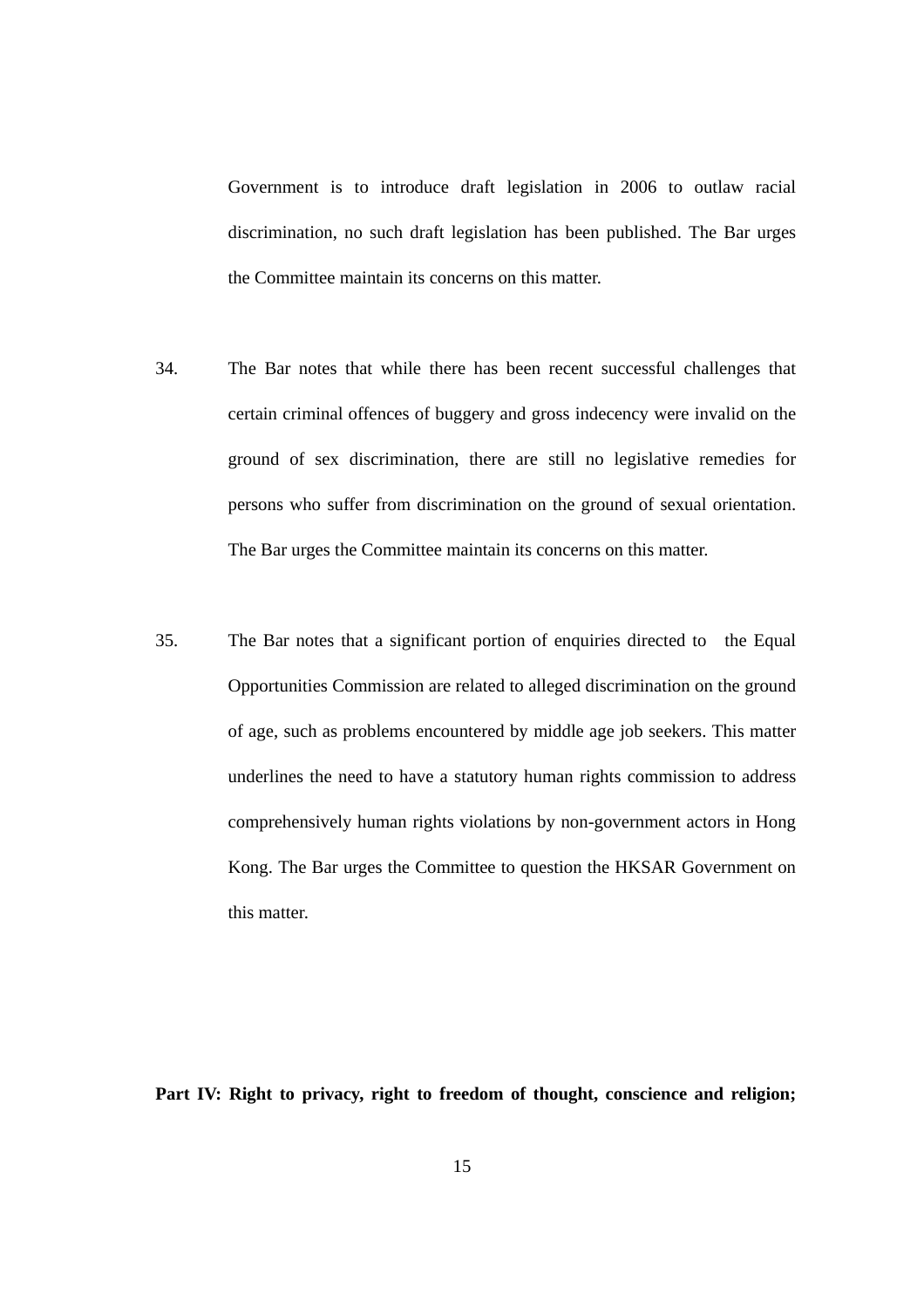**right to freedom of opinion and expression, peaceful assembly and association (ICCPR Arts 17, 18, 19, 21 and 22)** 

- 36. The recent ruling of the Court of First Instance that s 33 of the Telecommunications Ordinance (Cap 106) (which empower the Chief Executive to authorize interception of telecommunications on the ground of "public interest") was inconsistent with the right to privacy guaranteed under the Hong Kong Bill of Rights and the Basic Law highlights the violation of the ICCPR that the HKSAR Government had perpetrated throughout the years.
- 37. While the HKSAR Government intends to enact "corrective legislation" to cover Government parties in the coming 6 months, there is a serious concern that the legislative process (which will involve putting in place a comprehensive framework for authorizing interception of communications and covert surveillance and for oversight and complaint handling in respect of such activities) would not allow mature and in-depth discussion and reflection of the issues involved. At the time of writing, the HKSAR Government has not published any draft legislation. A reading of an outline of legislative proposals has already given rise to concerns. The proposal to use the undefined expression "public security" (not being one of the grounds for restriction spelt out in, for example, Art 19 of the ICCPR) as a criterion for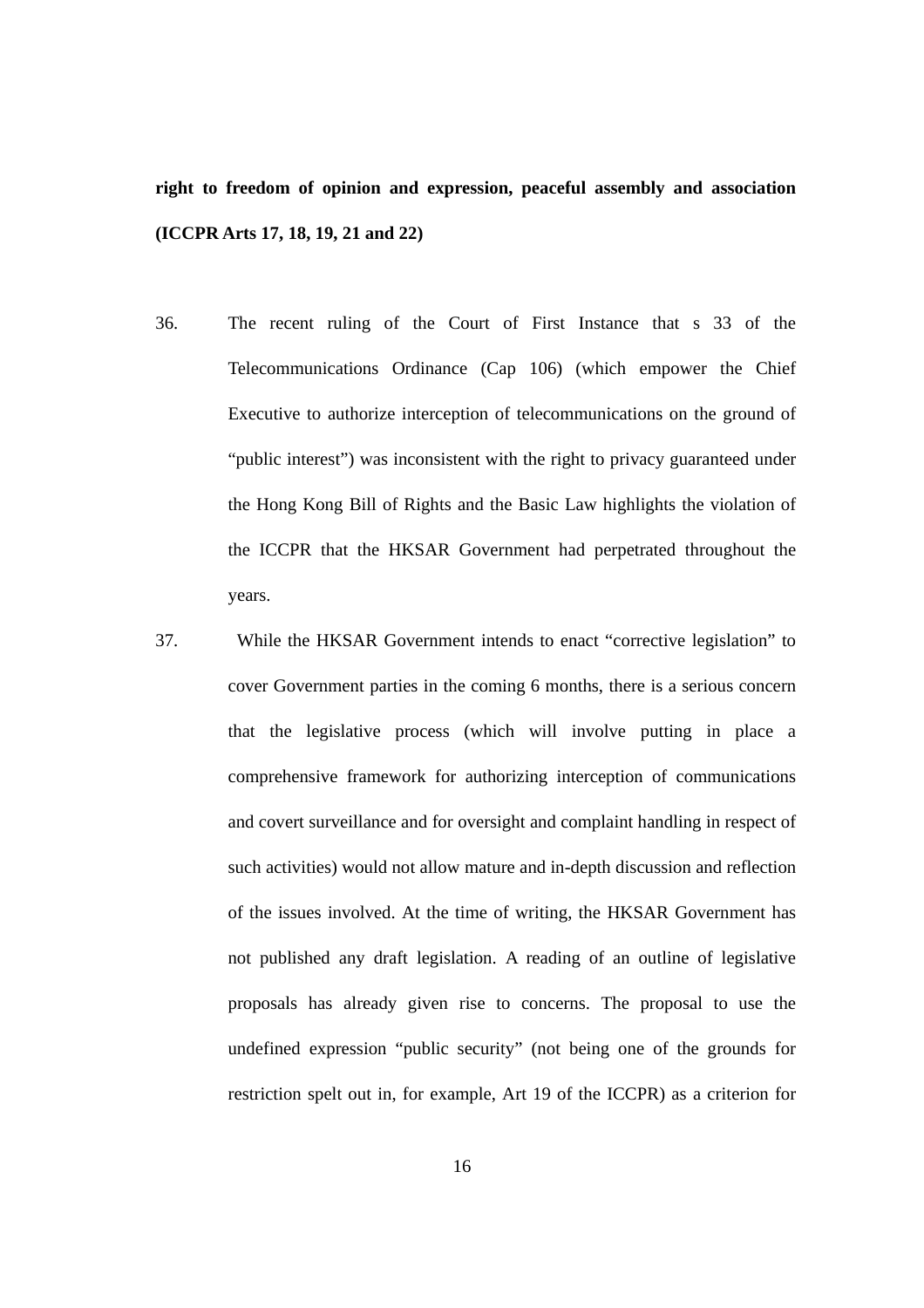authorizing interception of communications and covert surveillance is a matter of concern. The proposed dichotomized framework of "judicial authorization" of interception of communications and "more intrusive" forms of covert surveillance and of "departmental authorization" of "less intrusive" forms of covert surveillance is another matter of concern. The Bar urges the Committee to continue to express its concern on this matter and its views that the HKSAR Government should introduce draft legislation providing a regulatory framework that protects the right to privacy by way of narrowly defined criteria and effective outside authorization, supervision and accountability mechanisms.

38. Seven newspapers had their premises searched by the Independent Commission Against Corruption on 24 July 2004 pursuant to warrants made by a judge of the Court of First Instance authorizing search and seizure of journalistic materials after an ex parte hearing. The ICAC conducted the searches in pursuance of an investigation of a conspiracy to pervert the course of justice and breaches of the Witness Protection Ordinance (Cap 564). One of the seven newspapers subsequently succeeded in setting aside the warrants directed to it and one of its reporters on the basis that the ICAC had resorted to the oppressive and unnecessary means of a search warrant and a high profile search operation without first seeking the inspection or production of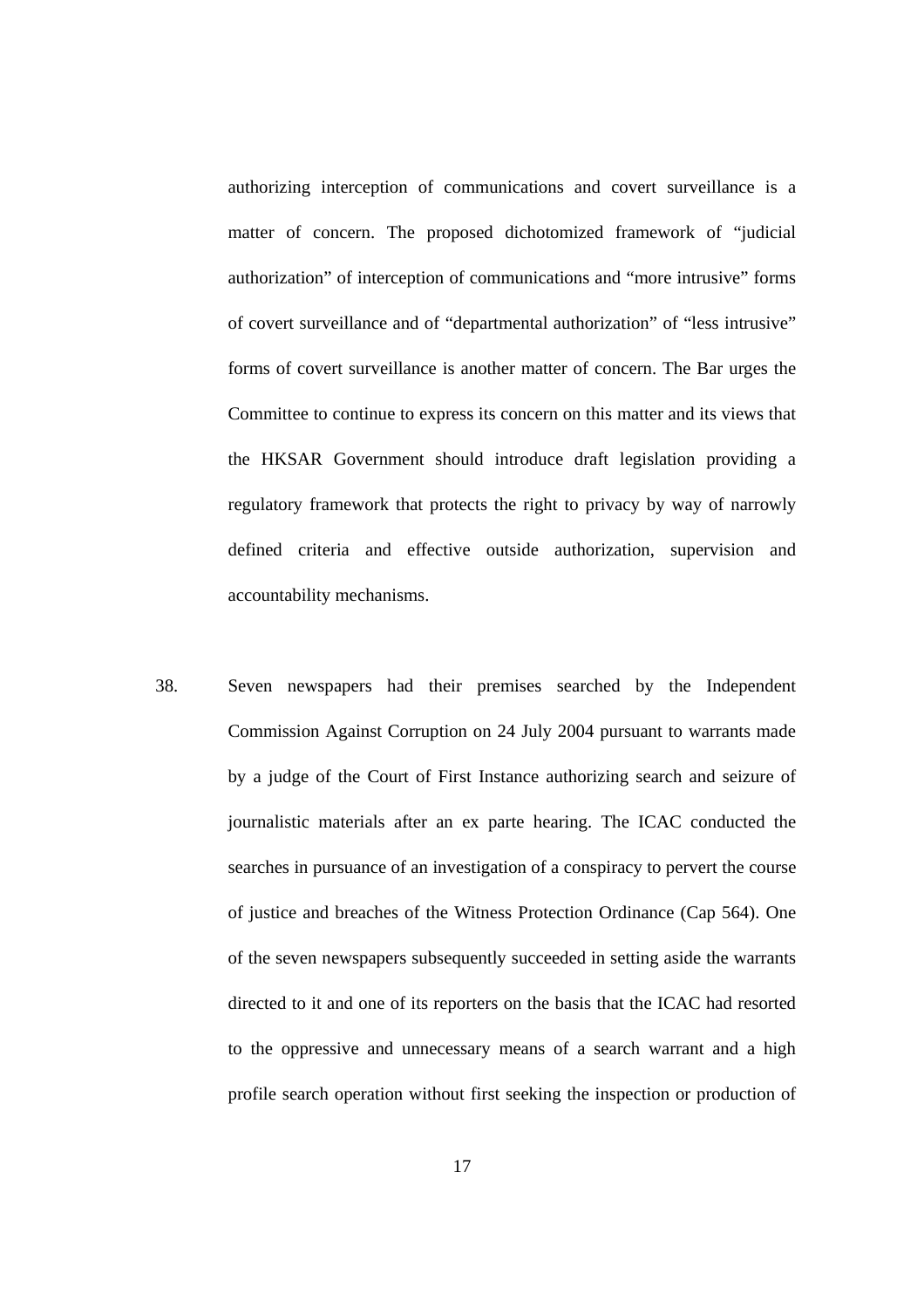the journalistic materials it thought to be of assistance to the investigation by mutual co-operation or an inter partes court order.

- 39. The ICAC's appeal was unsuccessful on jurisdictional grounds but the Court of Appeal observed that the issue of the search warrants was in the circumstances justified. The troubling aspect of the statutory framework was that by enlisting judges of the Court of First Instance to perform the function of authorizing searches on an ex parte application from the relevant law enforcement agency, the safeguard of the supervisory jurisdiction of the Court of First Instance to judicially review the legality of the authorization on an inter partes basis was removed because the Court of First Instance does not review itself.
- 40. . The Bar urges the Committee to express a similar view and impress upon the HKSAR Government the importance of reserving senior judges to review the acts of more junior judges in whom the responsibility for issuing such warrants can be properly entrusted. .
- 41. The Bar observes that the Public Order Ordinance (Cap 245) remains capable to be applied to restrict unduly the enjoyment of the rights guaranteed in Art 21 of the ICCPR. The Bar urges the Committee to express the view that "national security" should be deleted from the provisions of the Ordinance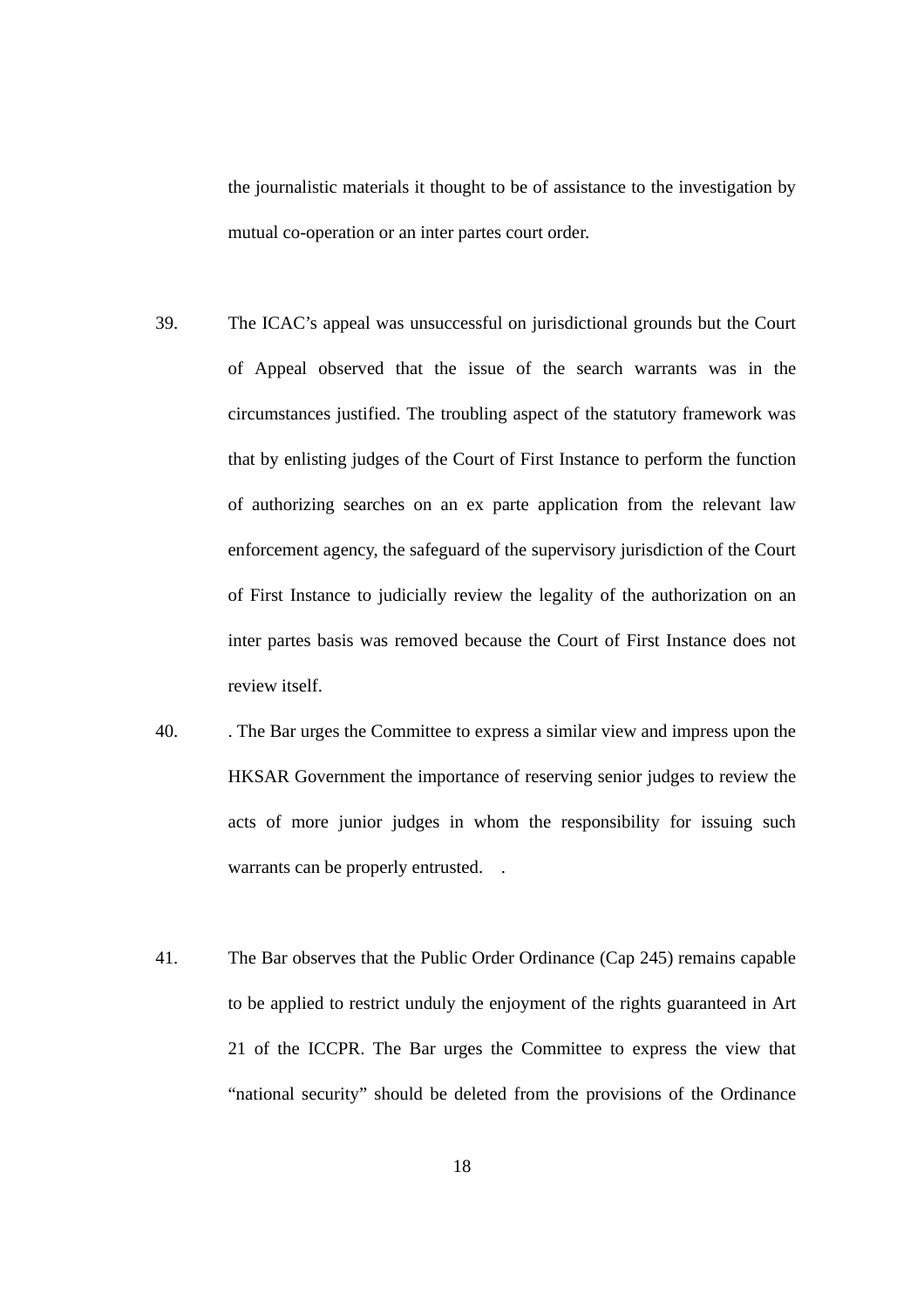setting out the grounds for refusing permission to hold public meetings and public processions.

- 42. The Bar observes that the HKSAR Government has not conducted a review of the Societies Ordinance (Cap 151) to implement the Committee's Concluding Observations in 1999. Rather, the HKSAR Government sought to enact in 2003 (albeit unsuccessfully) additional provisions for the proscription of local organizations in the interest of national security, particularly where the same organization or an affiliate of it had been banned in Mainland China. The Bar urges the Committee to continue to express its concern that the Ordinance remains a threat to the full enjoyment of rights under Art 22 of the ICCPR and that "national security" should be deleted from the provisions of the Ordinance regarding the criteria for refusal of registration, cancellation of registration or prohibition of operation of societies.
- 43. The Bar observes that the HKSAR Government has not conducted a review of the Official Secrets Ordinance (Cap 521) to bring it fully in line with Art 19 of the ICCPR. The Bar urges the Committee to express a similar view.

**Part V: Expulsion of aliens; right to enter one's own country; protection of the**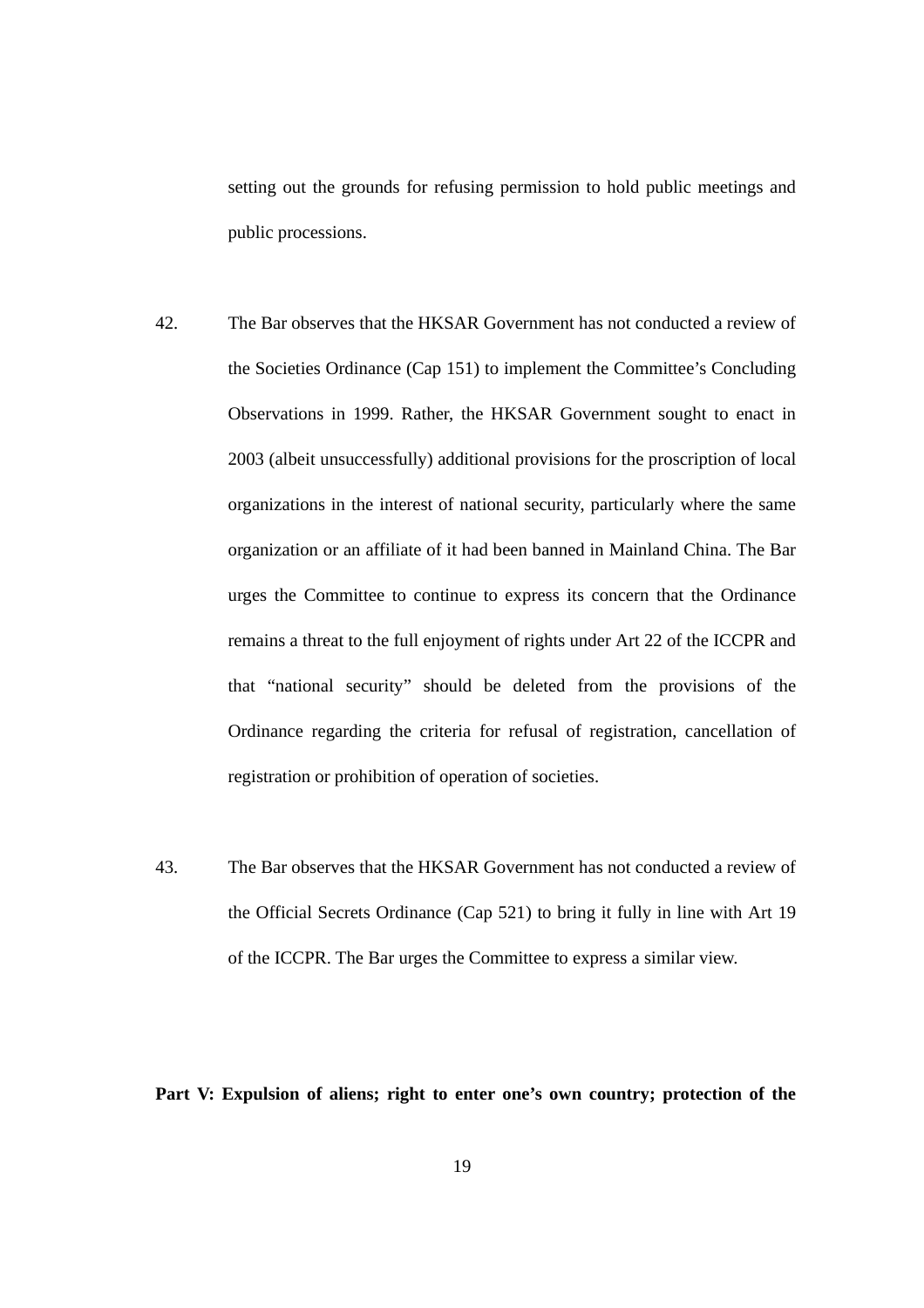#### **family and children (ICCPR Arts 12, 13, 23, 24)**

- 44. It was formally disclosed in the course of litigation in November 2005 that the immigration authorities of the HKSAR maintain a system of information gathering, preparation and display known as the Watchlist for the purpose of keeping away from Hong Kong individuals whose presence in Hong Kong poses, or may pose, a risk to the security, public order or public safety or the peace and stability, of the HKSAR. Information and intelligence relevant to the Watchlist may come from the Immigration Department itself, other HKSAR government department and "other sources".
- 45. A judge of the Court of First Instance ordered disclosure of documents on the reasons of placing the applicants in the litigation (who were professed practitioners of Falun Gong, a spiritual or religious movement banned in Mainland China) on the Watchlist so that the allegation that they were denied entry into Hong Kong on the ground of their belonging to the movement could be fairly adjudicated but the HKSAR Government invoked the doctrine of public interest immunity to prevent their disclosure. The Bar is concerned that the information and intelligence gathering for the Watchlist involves exchange of information and intelligence with public security and national security counterparts in Mainland China which undermines not only the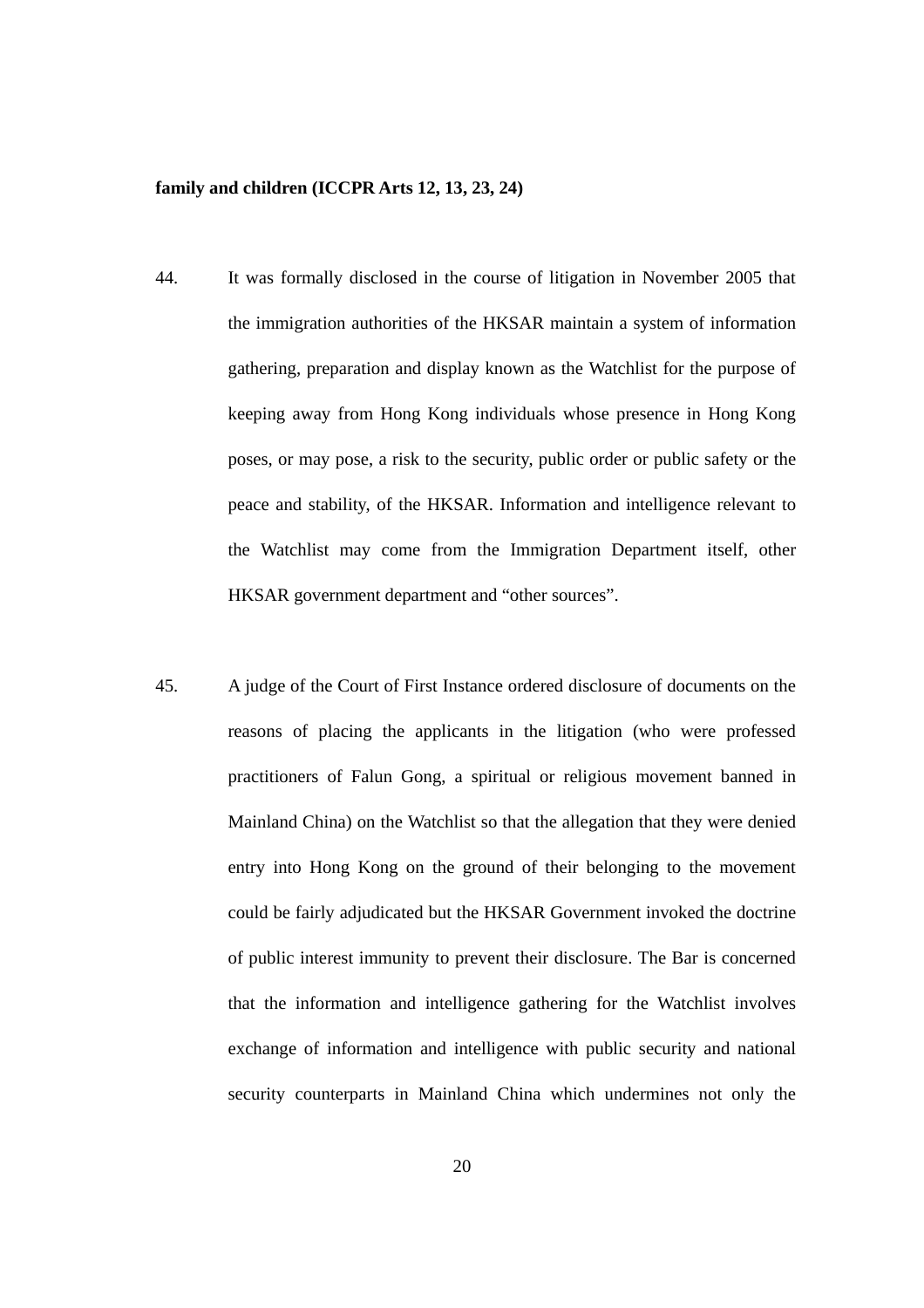freedom of movement of HKSAR residents but also puts in jeopardy the freedom of others to participate in legitimate meetings in exercise of the freedoms of association, assembly and expression, a purpose that the applicants in the litigation claimed to be theirs for coming to Hong Kong. The Bar urges the Committee to highlight this concern.

- 46. The Bar urges the Committee to closely question the CPG and the HKSAR Government on the extent to which the right to family reunion of Mainland born claimants for right of abode with their parents in Hong Kong have been met in the 6-year period between 1999 and 2005, bearing in mind of reports that some claimants who had successfully secured their presence in Hong Kong had not yet been issued with identity cards evidencing their status as permanent residents.
- 47. From July 2003, the immigration authorities changed its policy regarding immigrants coming to Hong Kong as dependents. Such immigrants would, under the new policy. require permission if they wish to work or establish a business and in obtaining that permission, they have to show that they have skills or expertise that are scarce in Hong Kong. The Bar observes that this policy change is not conducive to the full enjoyment of the right of family union in Hong Kong and potentially discriminatory against immigrants of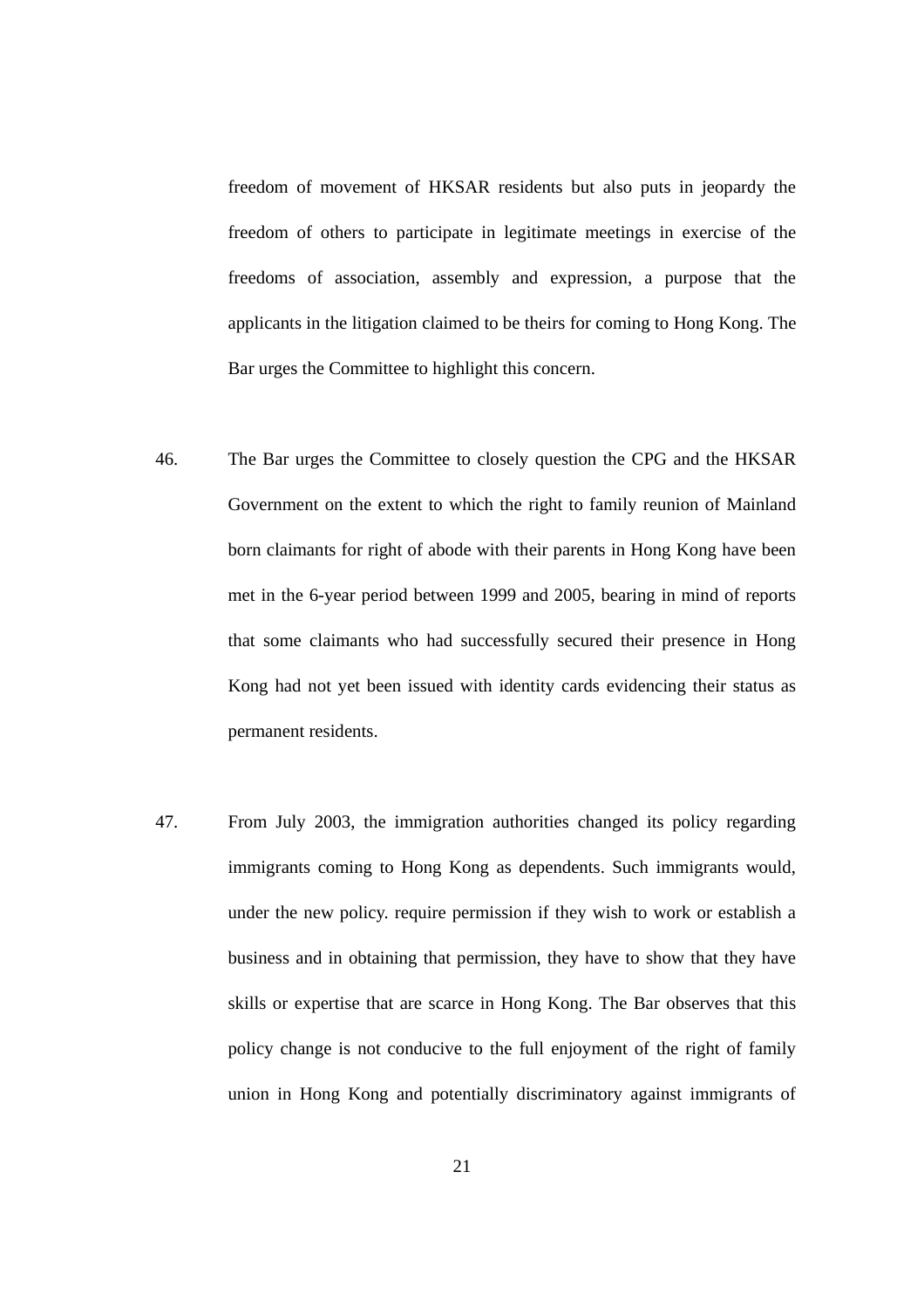modest means. The Bar urges the Committee to express a similar view.

48. Following the February 2003 judgment of the Hong Kong Court of Final Appeal that removed the unconstitutional statutory requirement that a non-Chinese national applying for permanent resident status in the HKSAR must first be granted unconditional stay in the territory, the immigration authorities subjected such applicants to questioning of their private lives (such as whether they had a Chinese girlfriend/boyfriend) and future plans for the ostensible purpose of determining whether they had taken "concrete steps" to make Hong Kong alone their place of permanent residence. The Bar urges the Committee to question the HKSAR Government on how it would maintain proper respect of personal privacy guaranteed under the ICCPR in the processing of such applications.

## **Part VI: Right to take part in the conduct of public affairs; right to vote (ICCPR Art 25)**

49. The HKSAR Government established a Constitutional Development Task Force in 2004 to examine the principles and legislative process in the Basic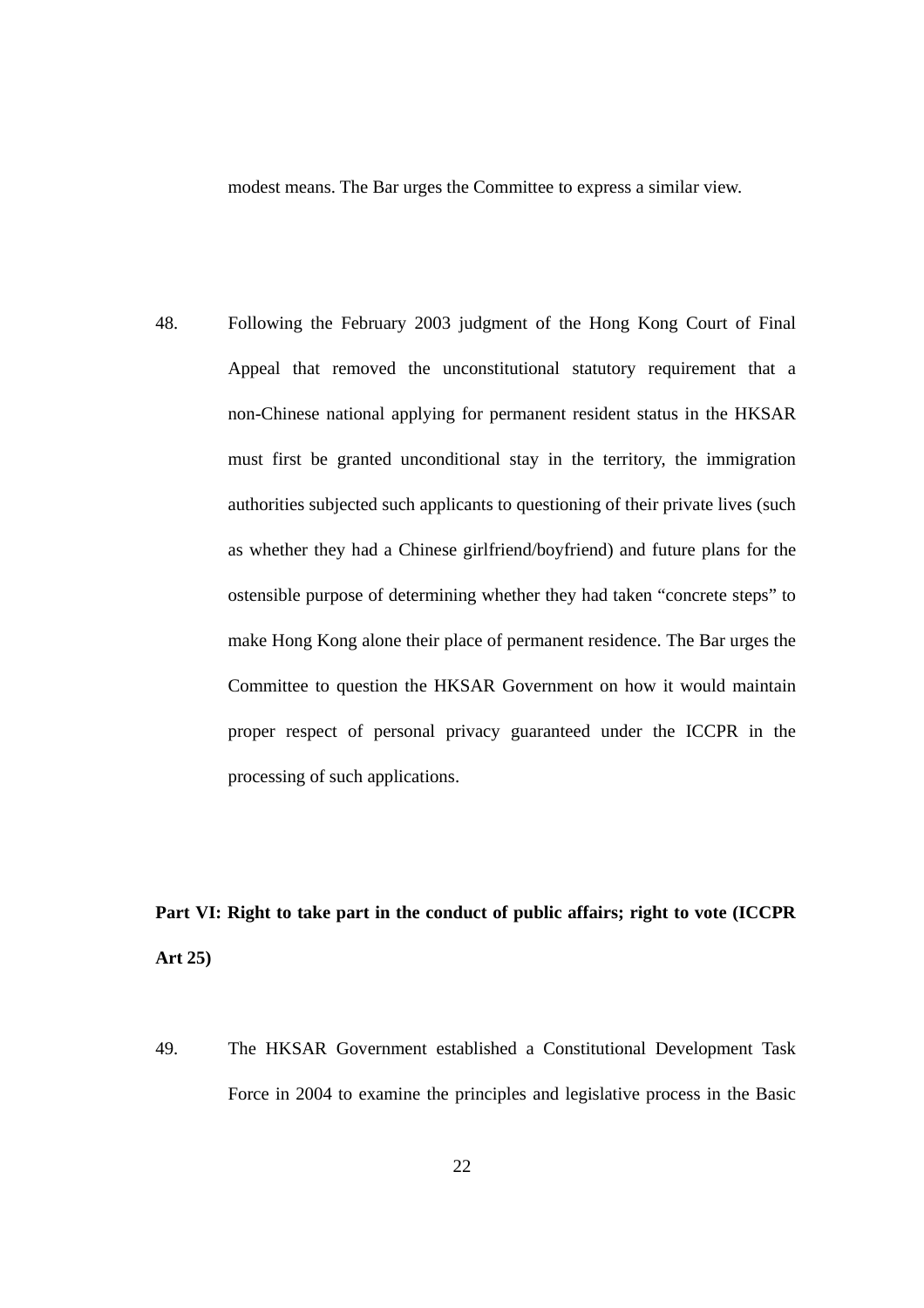Law relating to constitutional development, to consult the relevant departments of the Central Authorities, and to listen to the views of the public on the issues. One of the reports of the task force was formulated for the NPCSC to make its decision in April 2004 precluding universal suffrage for the election of the Chief Executive of the HKSAR in 2007 and the election of the Legislative Council of the HKSAR in 2008. The fifth report of the task force proposed modest changes in the political system of the HKSAR following the strictures imposed under the NPCSC interpretation in April 2004 and the NPCSC decision in April 2004, including doubling the size of the election committee for the Chief Executive to 1,600 persons, adding 5 functional constituency seats and 5 geographical constituency seats to the Legislative Council, and having the 5 new functional constituency seats returned by election of members of District Councils among themselves. The Legislative Council did not endorse the proposals of the fifth report in December 2005. The HKSAR Government then decided that the task force's work was complete and that further consideration on the topic of universal suffrage for Hong Kong would be conducted in a committee under a Strategic Development Commission.

50. Neither the CPG nor the HKSAR Government has formally indicated any route map and timetable for progress of political development towards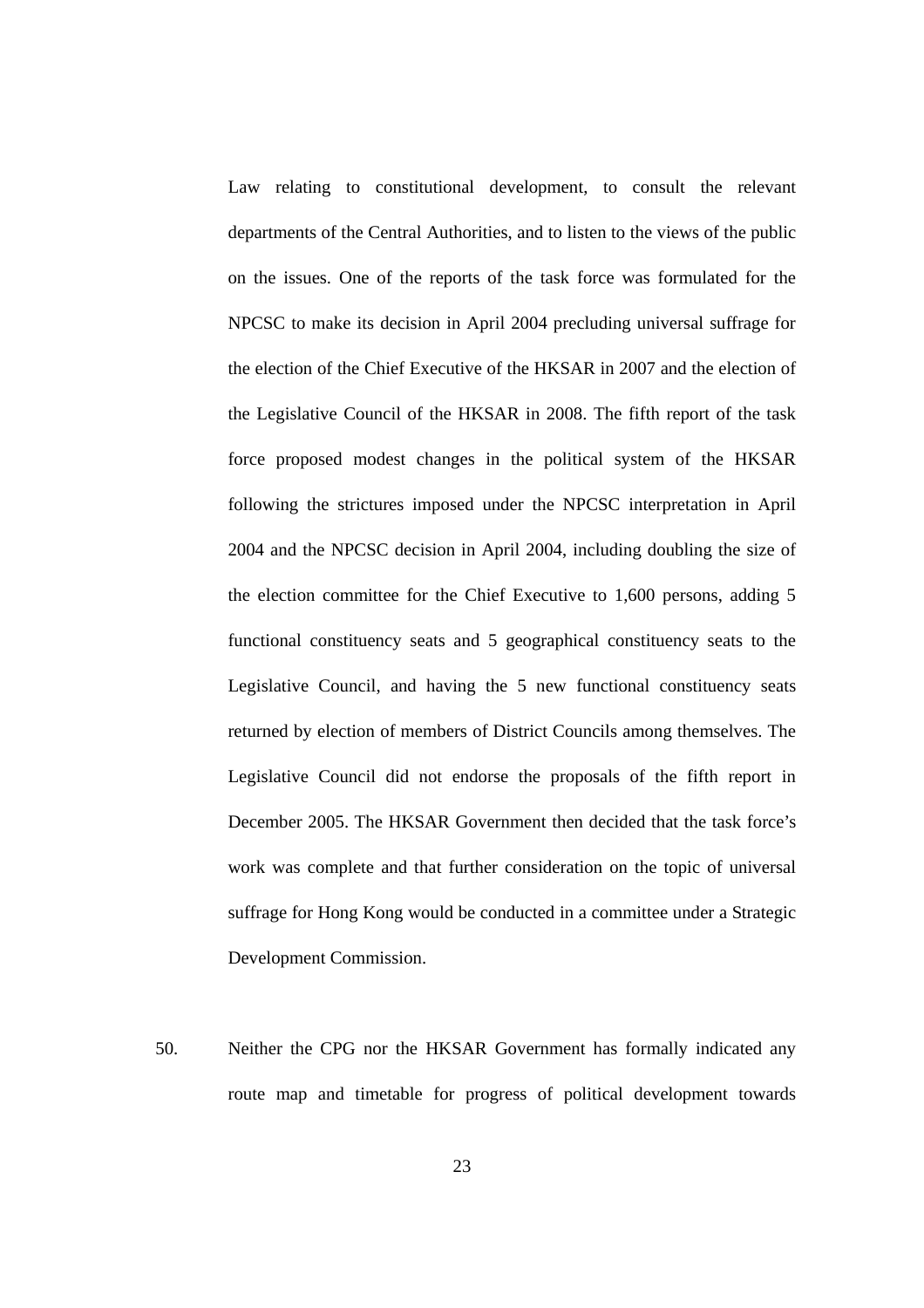universal suffrage in the election of the Chief Executive of the HKSAR and the election of all members of the Legislative Council. The earliest time for any further change in the political system of the HKSAR appears to be 2012.

- 51. The Bar urges the Committee to question closely the CPG and the HKSAR Government on their understanding of Arts 45 and 68 of the Basic Law, the NPCSC interpretation in April 2004 of Art 7 of Annex I and Art III of Annex II of the Basic Law, and the NPCSC decision in April 2004 on the methods for selecting the Chief Executive of the HKSAR in 2007 and electing the Legislative Council of the HKSAR in 2008. The Bar urges the Committee to express a view as to whether –
	- those provisions of the Basic Law (which prescribe for the political system of the HKSAR to be in the light of the actual situation of the HKSAR and for its development in accordance with the principle of gradual and orderly progress, with the ultimate aim of universal suffrage),
	- the NPCSC interpretation (which introduced the additional control mechanism of the NPCSC determining whether there is a need of change in the political system of the HKSAR), and
	- the NPCSC decision (which precluded the adoption of universal suffrage for the election of the Chief Executive in 2007 and the Legislative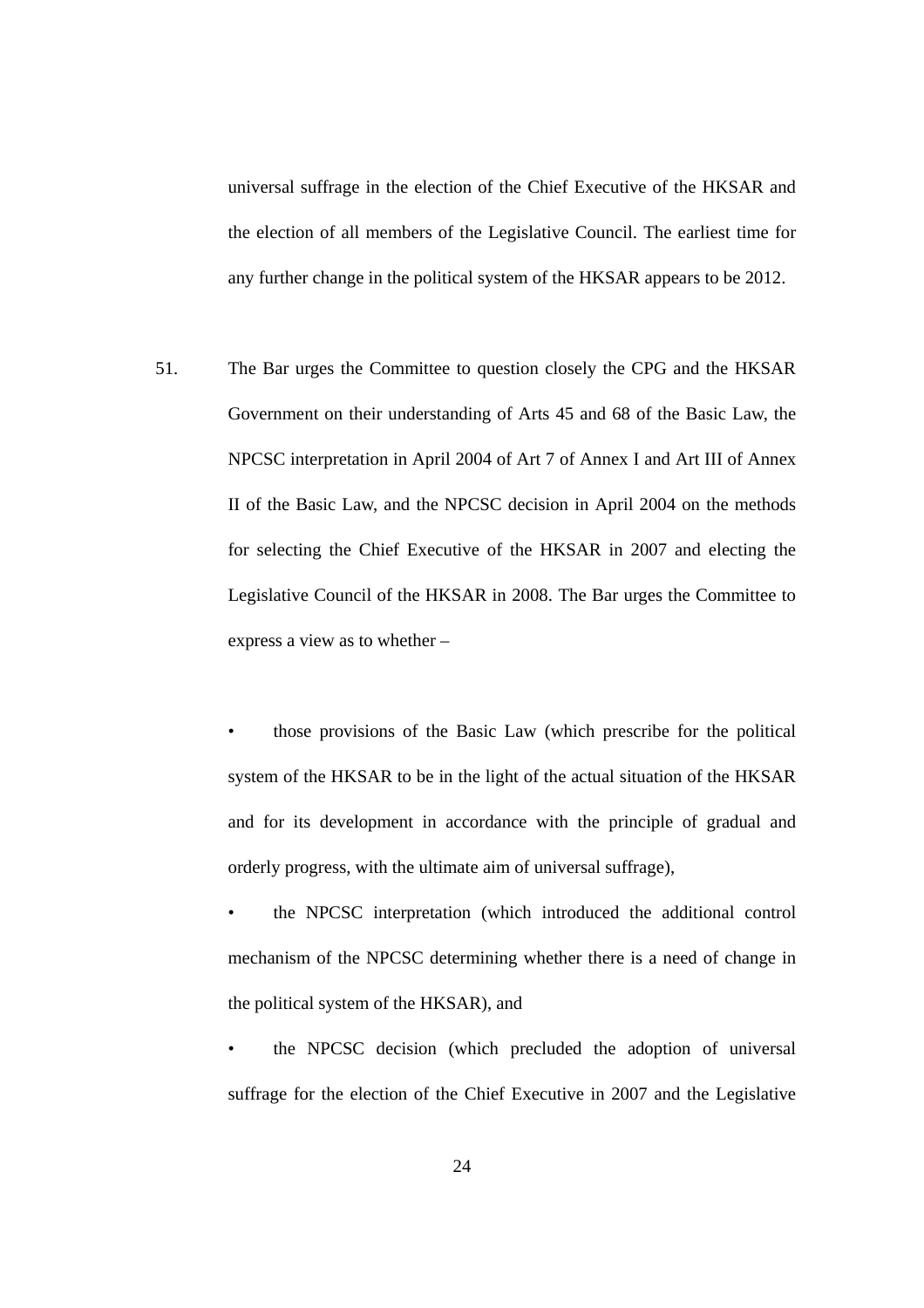Council in 2008, and maintained for the 2008 Legislative Council election the 50%/50% proportion between seats returned by way of geographical constituencies and seats returned by way of functional constituencies, while introducing additional principles governing political development in the HKSAR, such as "being compatible with the social, economic, political development of Hong Kong, being conducive to the balanced participation of all sectors and groups of the society, being conducive to the effective operation of the executive-led system, being conducive to the maintenance of long-term prosperity and stability of Hong Kong),

are, individually and/or taken together, inconsistent with Art 25 of the ICCPR.

- 52. The Bar urges the Committee to question closely the CPG and the HKSAR Government on their reasons for the NPCSC decision precluding in 2004 the implementation of universal suffrage for the election of the Chief Executive in 2007 and the Legislative Council in 2008 and to express a view as to whether that decision is inconsistent with Art 25 of the ICCPR.
- 53. The Bar urges the Committee to express a clear and firm view that the form of suffrage in the HKSAR is not a system of universal suffrage since the voting public do not have equality of voting rights; and that while the ICCPR does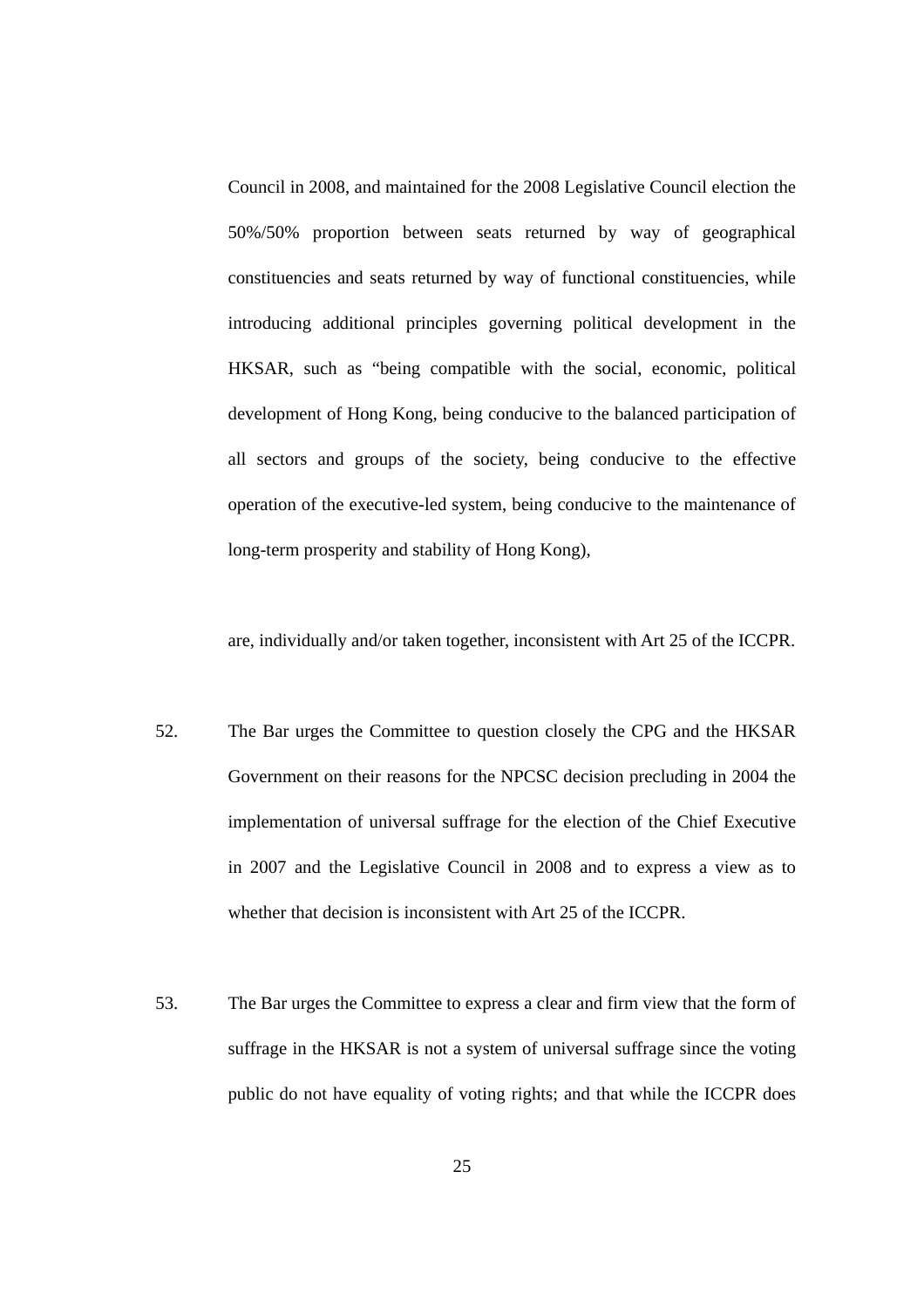not impose any particular electoral system, compatibility of a country's electoral system with Art 25 of the ICCPR with the principle of one person, one vote only permits variations that do not distort the distribution of voters, favour any group or discriminate against any group. The Bar considers this matter to be of significance in the light of a discussion paper of the Strategic Development Commission on universal suffrage that suggests, by reference to the Committee's General Comment and an United Nations publication, that '"equal suffrage" does not require that each vote should have the same effect on the outcome of the election'; and that "the international community recognizes that there is no single electoral system that suits all places, and would not seek to impose any single political model or electoral system on any place. Different jurisdictions have adopted, respectively, direct or indirect elections and different models of unicameral or bicameral legislature. As far as an individual jurisdiction is concerned, while conforming to the general understanding of universal suffrage held internationally, it may also develop its electoral system having regard to the particular needs and aspirations of its people, and its historical realities".

54. The Bar urges the Committee to reiterate its Concluding Observation in 1995 that the reservation entered by the United Kingdom Government in respect of Art 25 of the ICCPR can no longer be relied on in resistance to full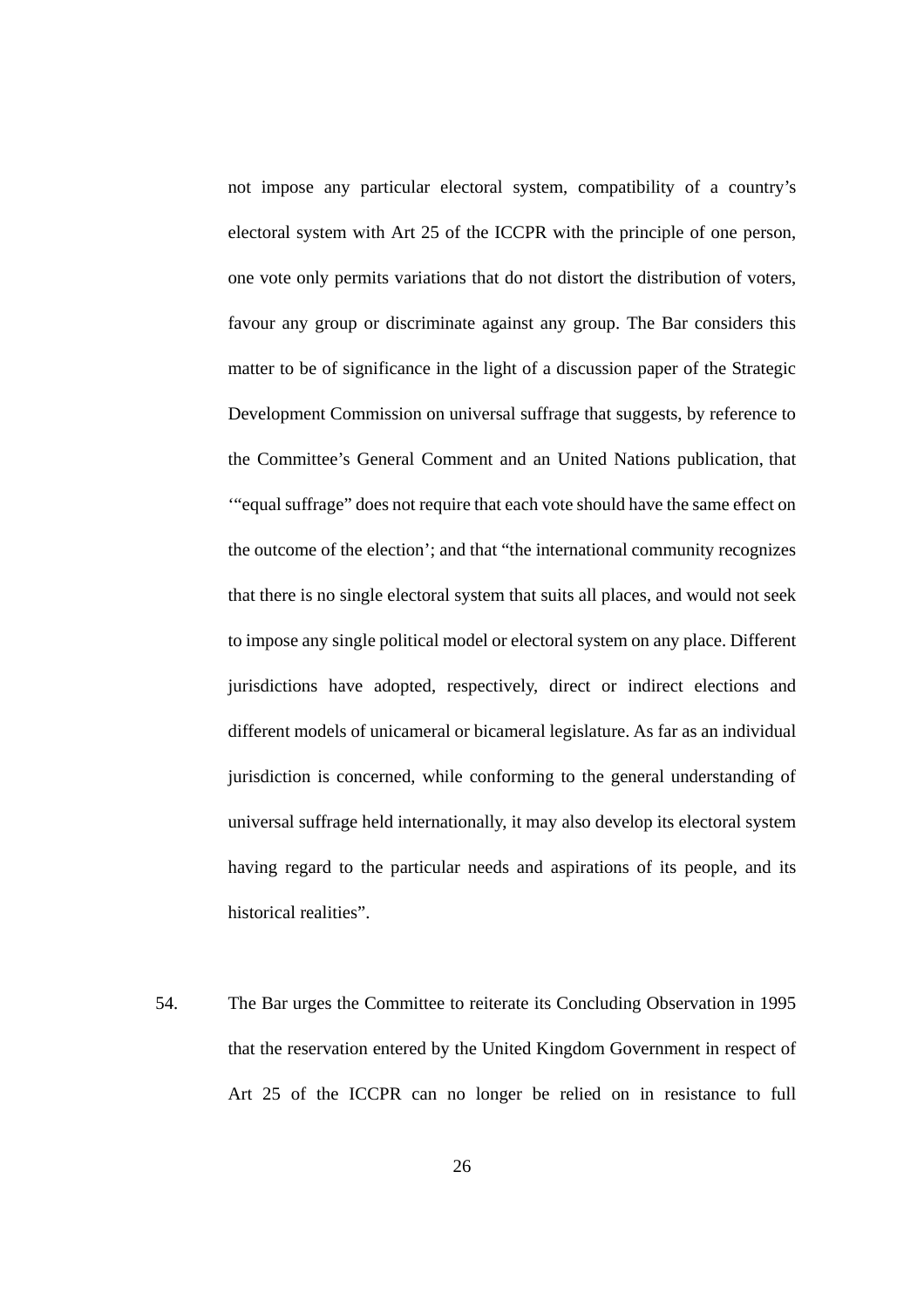compliance with Art 25 once the Legislative Council of Hong Kong is fully constituted by members returned by way of elections. Thereafter, the electoral system of the Legislative Council must conform to Art 25.

- 55. The Bar urges the Committee to consider the electoral system for the Chief Executive of the HKSAR (which involves an election committee of 800 members electing a Chief Executive for appointment by the CPG) and express a view as to the consistency of such a system with Art 25 of the ICCPR.
- 56. The Bar urges the Committee to at least maintain its strong views in 1999 that the electoral system of the Legislative Council of the HKSAR (which continues to return members elected under functional constituencies at least till 2008 and permits voter registration in some functional constituencies by corporations and thus indirect control by entrepreneurs of more than 1 vote in the same constituency) does not comply with the ICCPR and that the HKSAR Government should take all necessary measures to strengthen democratic representation of HKSAR residents in public affairs.
- 57. The Bar urges the Committee to express its serious concern of the retrograde step of the HKSAR Government, inconsistent with Art 25 of the ICCPR, of re-introducing seats appointed by the Chief Executive of the HKSAR in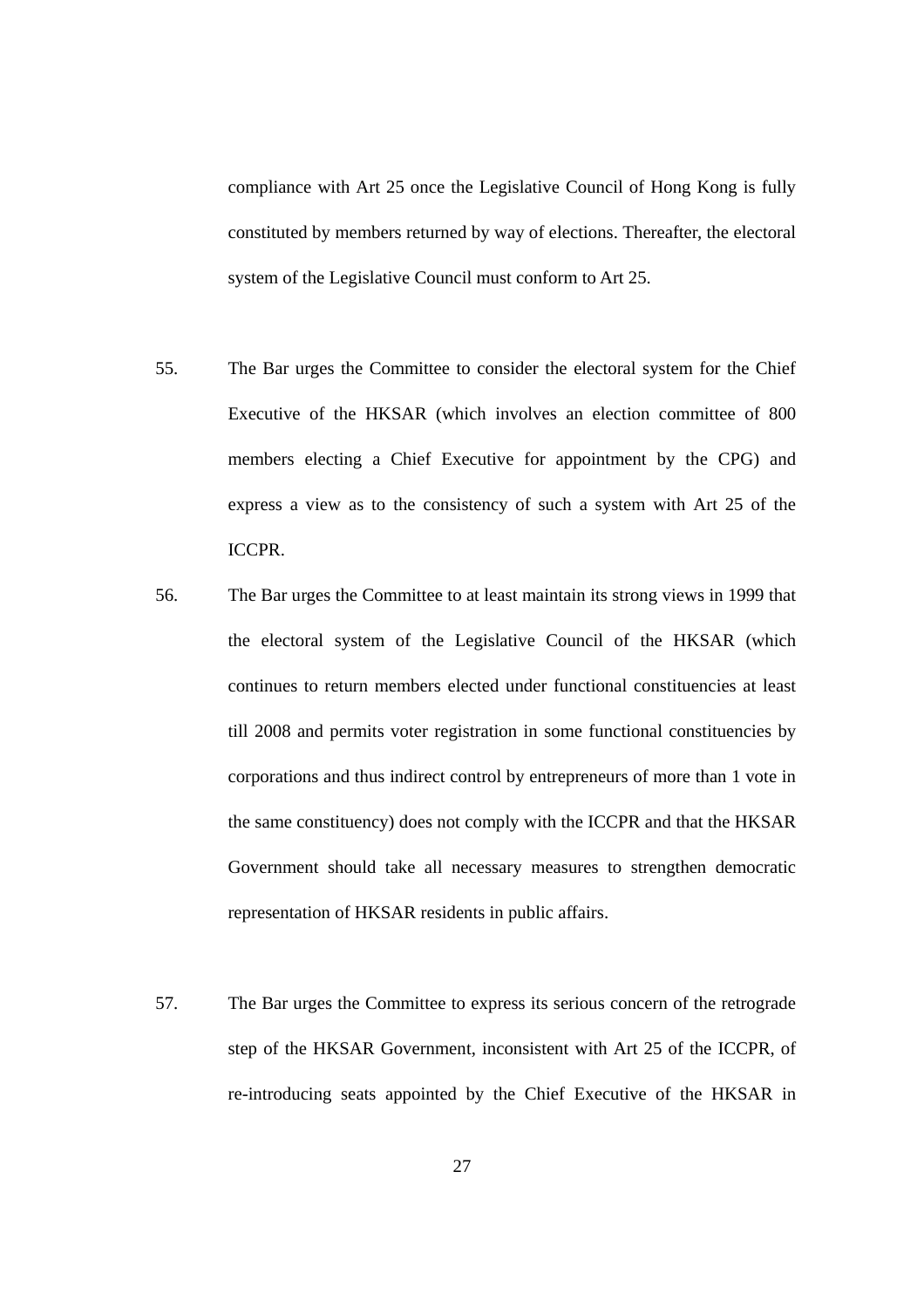District Councils.

- 58. The Bar observes that between December 2003 and September 2004, the Central Authorities of People's Republic of China appeared to exert pressure on the voting public in the HKSAR to ensure in vague terms that "Hong Kong would not get out of control". This was done in the beginning of 2004 by way of strong words from opinion formers associated with the Central Authorities that those who served in the HKSAR Government and the Legislative Council of the HKSAR should be "patriotic"; that some of those currently serving in the Legislative Council were not; and that people in Hong Kong should be warned against individuals aspiring for Hong Kong to become a "political entity" or independent.
- 59. As the Legislative Council elections in September 2004 drew near, reports emerged of action taken by Mainland officials "encouraging" Hong Kong residents investing or working in their localities to register to vote; and to vote for particular political parties having a good relationship with the Central Authorities. Some Mainland officials were said to have demanded the Hong Kong residents concerned to take photographs of their ballot papers with their mobile telephones so that the photographs would then be transmitted back to the officials as proof of compliance. The electoral authorities in Hong Kong